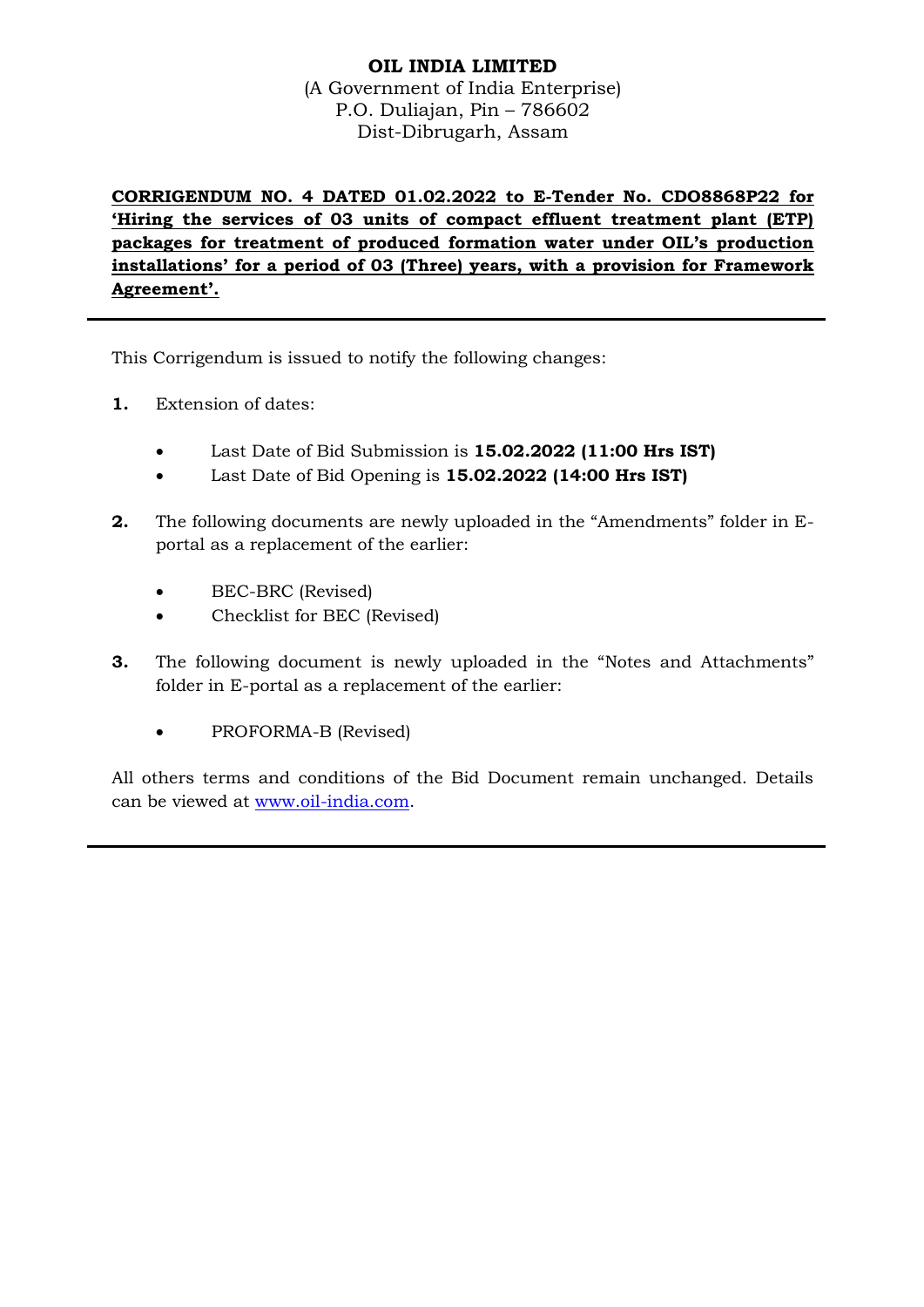#### **BID EVALUATION CRITERIA (BEC)/BID REJECTION CRITERIA (BRC) REVISED**

#### **BID EVALUATION CRITERIA (BEC):**

The bid shall conform to the specifications and terms and conditions given in the Bidding Documents. Bids shall be rejected in case material and services offered do not conform to the required parameters stipulated in the technical specifications. Notwithstanding the general conformity of the bid to the stipulated specifications, the following requirements shall have to be particularly met by the Bidders without which the same shall be considered as non-responsive and shall not be considered for evaluation. All the documents related to BEC shall be submitted along with the Technical Bid.

## **1.0 ELIGIBILITY CRITERIA:**

# **1.1 The bidder must be incorporated in India and must maintain more than 20% local content (LC) for the offered services to be eligible to bid against this tender**.

Regarding calculation of local content and submission of documents during bidding & execution of contracts, provision of Purchase preference policy linked with Local Content (PP-LC) notified vide **Letter No. FP-20013/2/2017-FP-PNG dated 17.11.2020** by-MoPNG (including subsequent amendments thereof, if any) shall be applicable.

If such local content is not maintained during execution of contract, OIL reserves the right to invoke the Performance Securities submitted by the bidding and supporting companies, in addition to resorting to other options as may be deemed appropriate.

Whether **or not** the bidders want to avail PP-LC benefit against this tender, it is mandatory for them to meet the following at the bidding stage:

- (a) The bidder must provide the **percentage (%) of local content** in their bid, without which the bid shall be summarily rejected being noncompliant.
- (b) The Bidder shall submit an undertaking from the authorised signatory of bidder having the Power of Attorney along with the bid specifying the LC Percentage and such undertaking shall become a part of the contract, if awarded (Format enclosed as **PROFORMA-XVI**).
- (c) The aforesaid undertaking of the bidder shall also be supported by a certificate from the statutory auditor or cost auditor of the company (in case of companies) or from a practicing cost accountant or practicing chartered accountant (in respect of other than companies) giving the percentage of local content.
- (d) Bidder to submit a copy of their Certificate of Incorporation/Registration in India.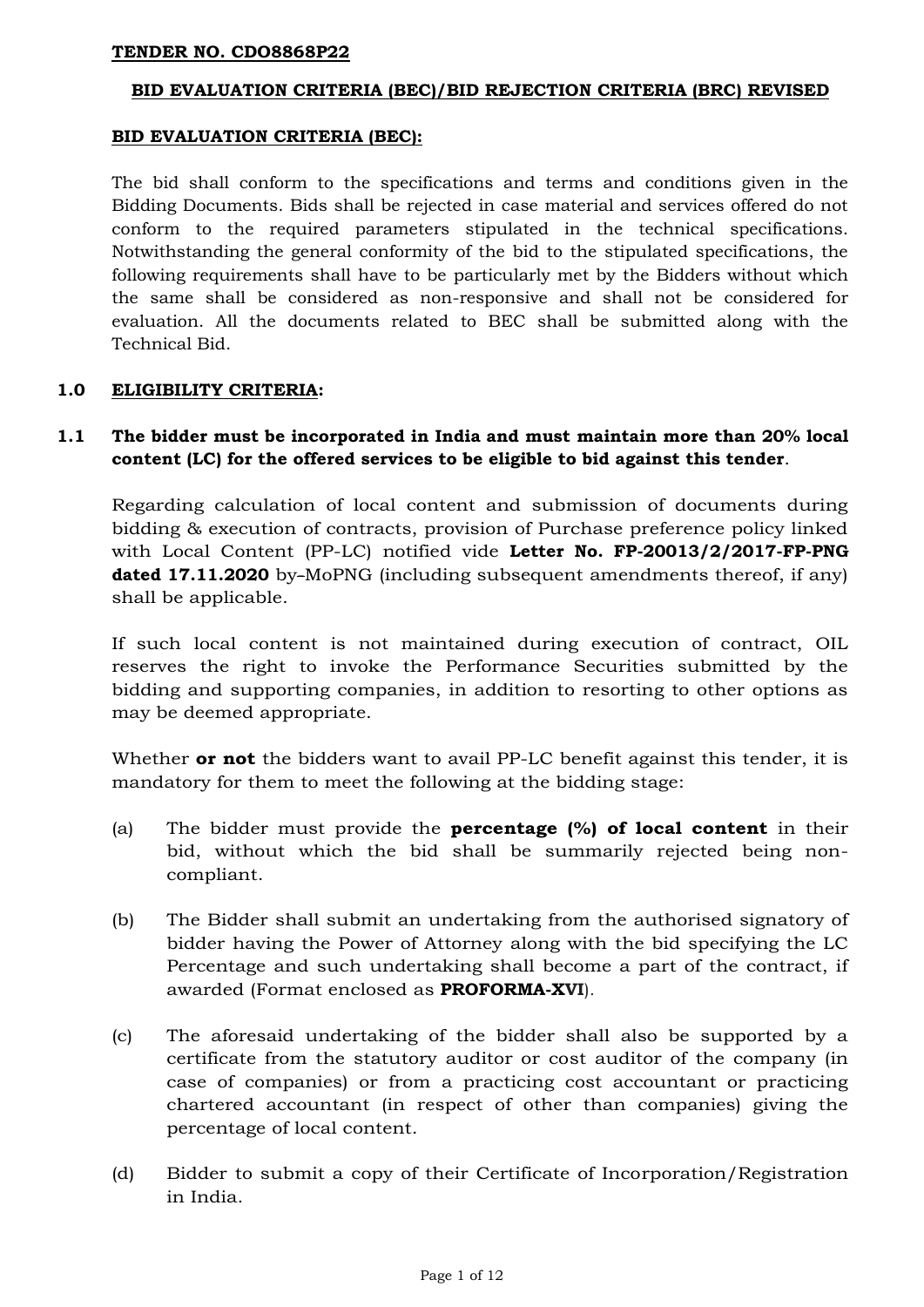## **2.0 TECHNICAL EVALUATION CRITERIA:**

**2.1** a) **Experience:** The bidder shall have experience in successfully 'supplying, installation & commissioning' or 'executing/completing operation & maintenance' of an Effluent Treatment Plant (ETP) of minimum **Rs. 5,24,94,500.00** under single contract during the last 07 (Seven) years reckoned from the original bid closing date in any E&P Company on Petroleum production/processing companies/Drilling installations.

or

The bidder shall have experience in successfully 'supplying, installation & commissioning' or 'executing/completing operation & maintenance' of at least 02 (Two) nos. of Effluent Treatment Plant (ETP) for a minimum period of 01 (One) year in each ETP during the last 07 (Seven) years reckoned from the original bid closing date in any E&P Company on Petroleum production/processing companies/Drilling installations.

b) Additionally, the bidder shall have experience in successfully 'supplying, installation & commissioning' or 'executing/completing operation & maintenance' of at least 01 (One) RO filtration system in the ETP during the last 07 (Seven) years reckoned from the original bid closing date in any E&P Company on Petroleum production/processing companies/Drilling installations.

## **Notes to BEC Clause 2.1 above:**

- **a.** The ETP units offered for this tender should be brand new and the bidder to provide an undertaking that they are capable of supplying the units in stipulated mobilization time as mentioned in Clause No. 4.0 below.
- **b.** In case of brand-new units which bidder proposes to offer against the tender, the bidder shall submit relevant documents specifying the make/model details of the units. Additionally, the bidder shall submit an undertaking along with the bid clearly complying the readiness of the offered units with the stipulated mobilization time as mentioned in Clause No. 4.0 below.
- **c.** For proof of requisite Experience (refer Clause No. 2.1), the following documents/ photocopy (self-attested/attested) must be submitted along with the bid:
	- I. **In case work experience is against OIL's Contract:** Bidder must submit Job Completion Certificate issued by the company indicating the following:
		- A. Work order no./Contract no.
		- B. Gross value/quantity of job done
		- C. Period of Service
		- D. Nature of Service
	- II. **In case work experience is not against OIL's Contract:** Bidder must submit the following:

A. Contract document showing details of work,

AND

- B. Job Completion Certificate showing:
	- (i) Gross value/quantity of job done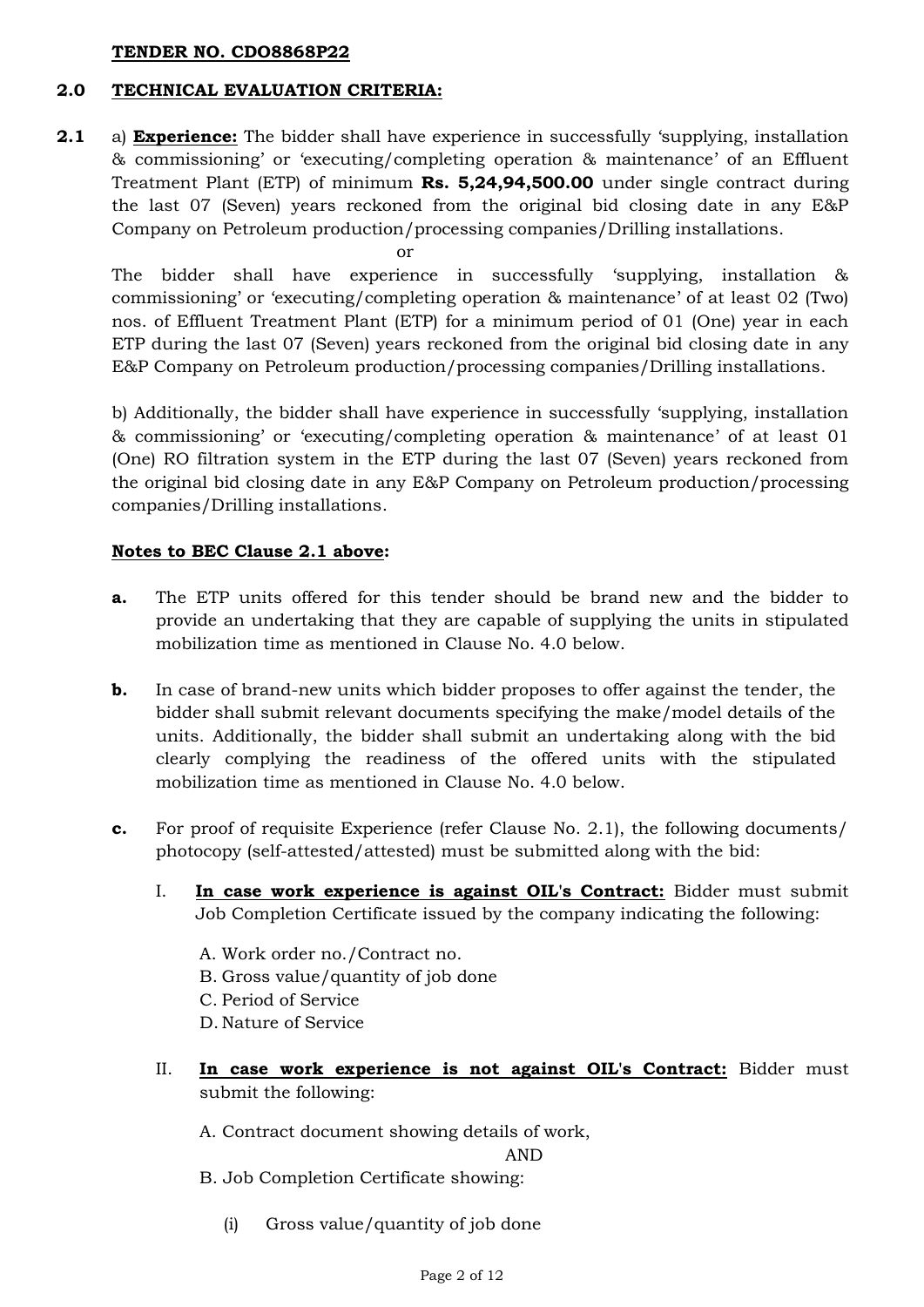- (ii) Nature of job done and Work order no./Contract no.
- (iii) Contract period and date of completion

OR

SES (Service Entry Sheet)/Certificate of Payment (COP) issued by the company indicating the following:

- (i) Work order no./Contract no.
- (ii) Gross value/quantity of job done
- (iii) Period of Service
- (iv) Nature of Service
- **d.** Only Letter of Intent (LOI)/Letter of Award (LOA), or Work Order(s) are not acceptable as evidence.
- **e.** Mere award of contract(s) shall not be counted towards experience. Successful completion of the awarded contract(s) to the extent of volume & value, as stipulated respectively under Clause Nos. 2.0 shall only be treated as acceptable experience.
- **f.** Following work experience shall also be taken into consideration:
	- (i) If the prospective bidder has executed contract in which similar work is also a component of the contract.
	- (ii) In case the start date of the requisite experience is beyond the prescribed 07 (seven) years reckoned from the original bid closing date but completion is within the prescribed 07 (seven) years reckoned from the original bid closing date.
	- (iii) If the prospective bidder is executing similar work which is still running and the contract value/quantity executed prior to original bid closing date is equal to or more than the minimum prescribed value in the BEC.

Proof of work experience against Para **f. (i) and (ii)** above, to satisfy a) similar work b) minimum prescribed value/quantity/period c) prescribed period of 07 years, to be submitted as below:

Bidder must submit the breakup of similar work and its quantity/period executed within the prescribed period of 07 (Seven) years reckoned from the original bid closing date. The breakup must be certified by the end user or a certificate issued by a practicing Chartered/Cost Accountant Firm (with Membership Number & Firm Registration Number).

Proof of work experience against Para **f. (iii)** above, to satisfy a) similar work b) minimum prescribed quantity/period c) prescribed period of 07 years, to be submitted as below:

I. **In case requisite experience is against OIL's Contract**: Bidder must submit the breakup of similar work and its value for the relevant period, categorically specifying OIL's Contract Number and date.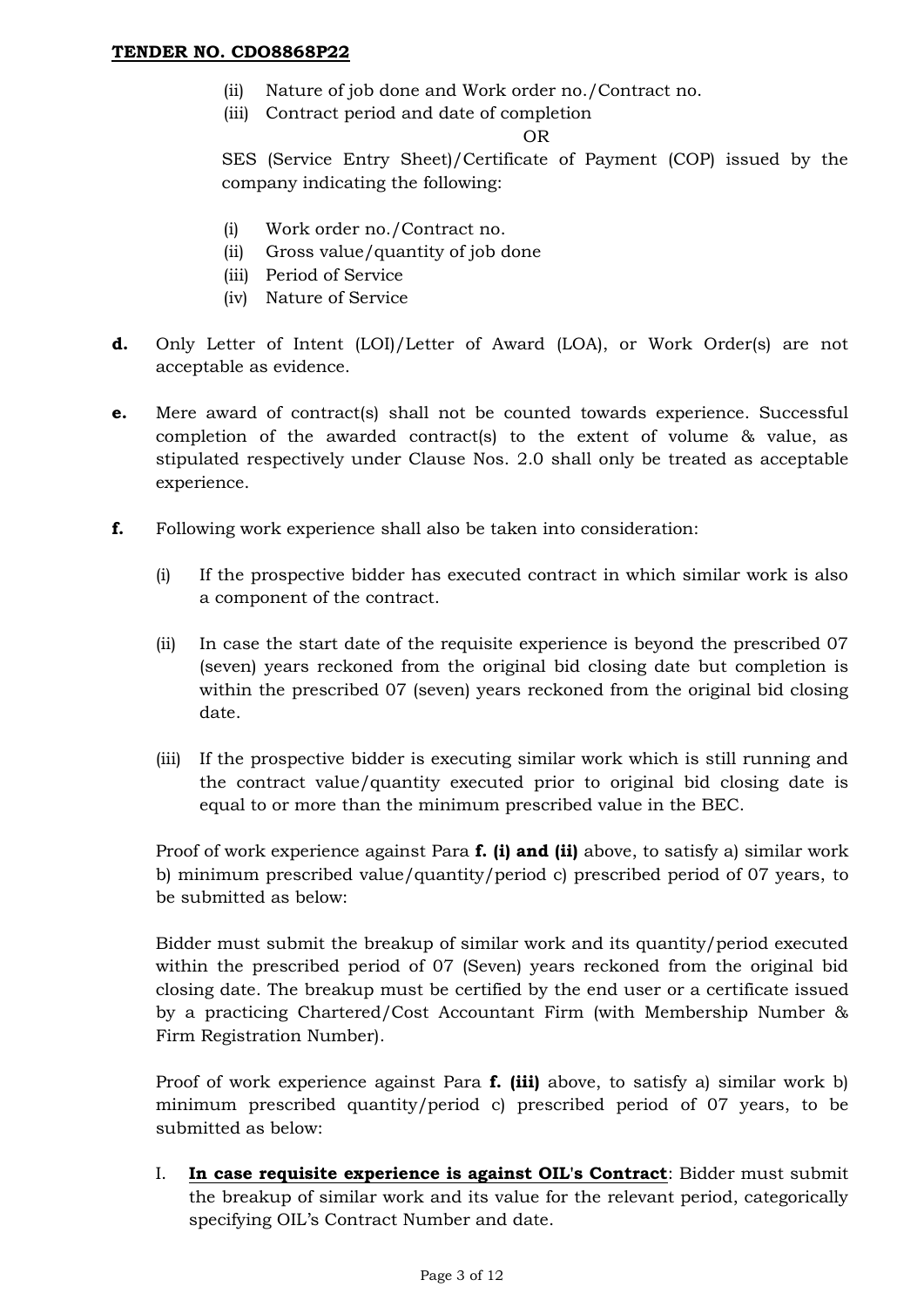II. **In case requisite experience is not against OIL's Contract**: Bidder must submit the breakup of similar work and its value for the relevant period. The breakup must be certified by the end user, or a certificate issued by a practicing Chartered/Cost Accountant Firm (with Membership Number & Firm Registration Number).

Proof of work experience against Para **e. (iii)** above, to satisfy a) work defined above b) minimum prescribed value/quantity/period c) prescribed period of 07 years, to be submitted as below:

- I. **In case requisite experience is against OIL's Contract**: Bidder must categorically specify OIL's Contract Number and date.
- II. **In case requisite experience is not against OIL's Contract**: Bidder must submit the following:
	- A. Contract document showing details of work.
	- B. Certificate from the Client/End User clearly specifying the relevant period of job execution and value thereof.
- **g.** Similar Work executed through 'sub-contracting' shall not be considered for evaluation.
- **h.** SIMILAR work executed by a bidder for its own organization/subsidiary cannot be considered as experience for the purpose of meeting BEC.
- **i.** Bidders submitting their bid based on the experience of their Technical Collaborator/Joint Venture/Parent/Subsidiary/Co subsidiary/Sister Subsidiary and also from 'Consortium of Companies' shall not be considered.
- **j.** Bids submitted for part of the work shall be rejected.
- **k.** Bid shall be rejected if not accompanied with adequate documentary proof in support of Work experience as mentioned in Para 2.1.

## **3.0 FINANCIAL REJECTION CRITERIA:**

- 3.1 Annual Financial Turnover of the bidder during any of preceding 03 (Three) financial/accounting years from the original bid closing date should be at least **Rs. 5,24,94,500.00 (Rupees Five Crore Twenty Four Lakh Ninety Four Thousand Five Hundred Only).**
- 3.2 Net worth of the bidder must be Positive for the preceding financial/accounting year.

Note: The Net worth to be considered against Clause 3.2 above, should be read in conjunction with the definition of Net worth as mentioned in Section 2 (57) of the Companies Act, 2013.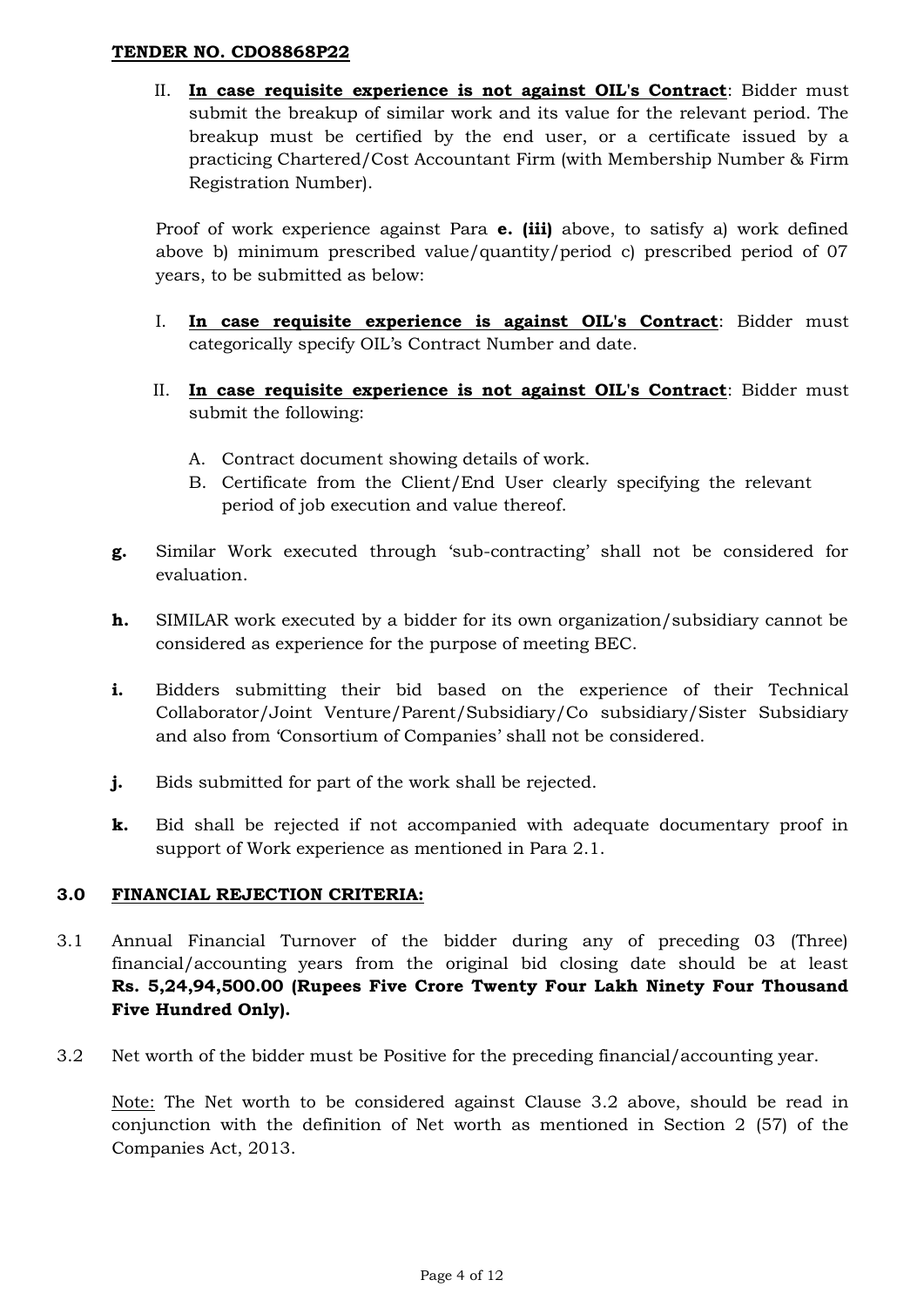#### **Notes to BEC Clause 3.0 above:**

- **a.** For proof of Annual Turnover & Net worth, any one of the following documents/photocopies must be submitted along with the bid:
- (i) Audited Balance Sheet along with Profit & Loss account.

OR

(ii) A certificate issued by a practicing Chartered/Cost Accountant (with Membership Number and Firm Registration Number), as per format prescribed in **PROFORMA - XV**.

Note: Mention of UDIN (Unique Document Identification Number) is mandatory for all Certificates issued w.e.f. February 1, 2019 by Chartered Accountant in Practice.

- **b.** Considering the time required for preparation of Financial Statements, if the last date of preceding financial/accounting year falls within the preceding six months/within the due date for furnishing of audit report as per Section 139(1) of IT Act, 1961 (read along with latest circulars/notifications issued by CBDT from time to time) reckoned from the original bid closing date and the Financial Statements of the preceding financial/accounting year are not available with the bidder, then the financial turnover of the previous three financial/accounting years excluding the preceding financial/accounting year will be considered. In such cases, the Net worth of the previous financial/accounting year excluding the preceding financial/accounting year will be considered. However, the bidder has to submit an undertaking in support of the same along with their technical bid as per **Proforma-X**.
- **c.** In case the bidder is a Central Govt. Organization/PSU/State Govt. Organization/Semi-State Govt. Organization or any other Central/State Govt. Undertaking, where the auditor is appointed only after the approval of Comptroller and Auditor General of India and the Central Government, their certificates may be accepted even though FRN is not available. However, bidder to provide documentary evidence for the same.
- **d.** In case the bidder is a Government Department, they are exempted from submission of document mentioned under para **a.** and **b.** above.
- **e.** Bid shall be rejected if not accompanied with adequate documentary proof in support of Annual turnover and Net worth as mentioned in Para 3.1 & 3.2.

## **4.0 MOBILISATION TIME:**

The bidders must confirm their compliance in their "technical" bid to complete the mobilization within 120 (One Hundred Twenty) days from the date of issuance of Mobilization Notice. Offers without confirmation of stipulated mobilization time or with mobilization time more than 120 (One Hundred Twenty) days shall be summarily rejected. The bidder shall confirm compliance of this in their technical bid.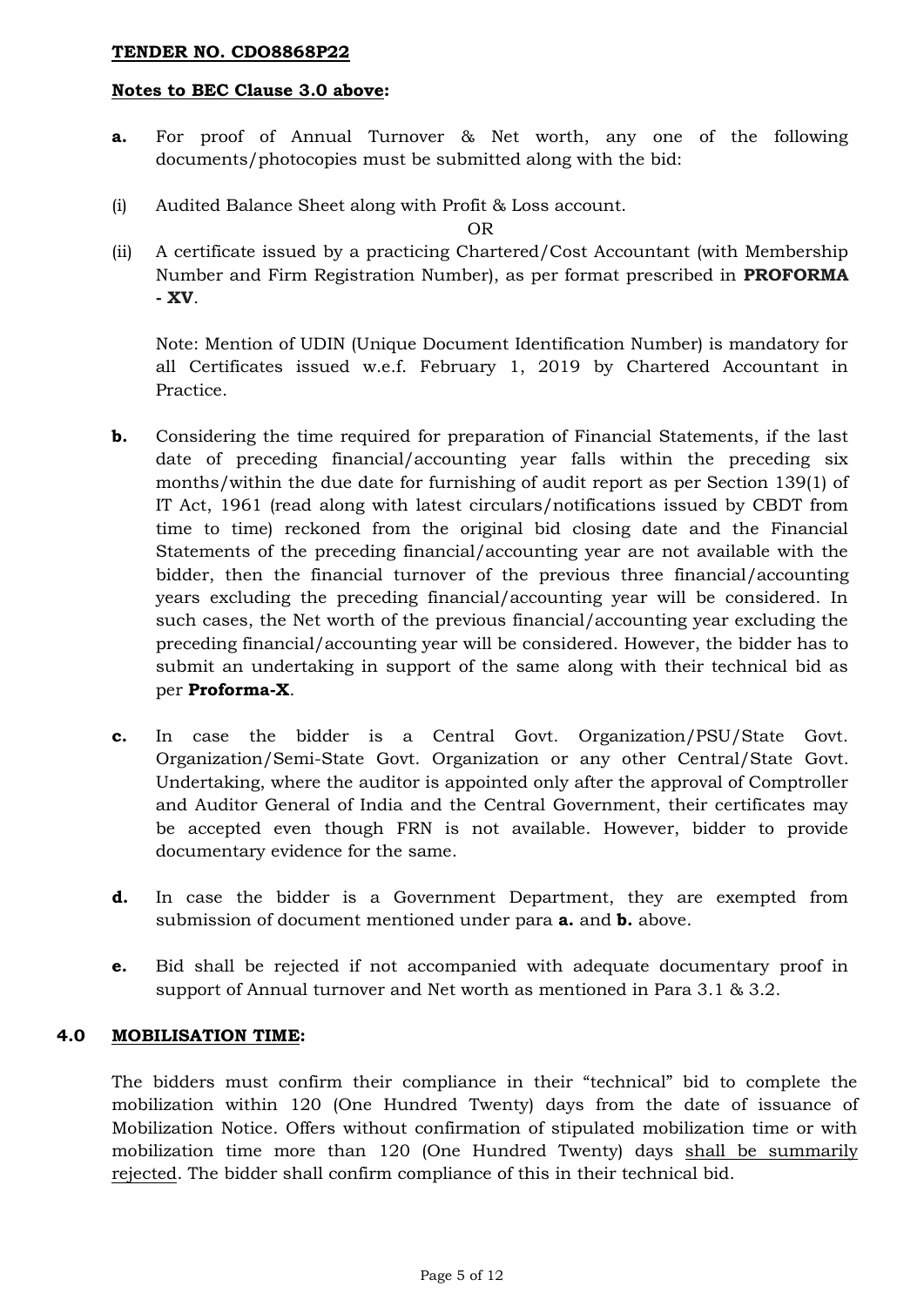### **5.0 COMMERCIAL EVALUATION CRITERIA:**

- 5.1 The bids are to be submitted in single stage under Two Bid System i.e. Un-priced Techno-Commercial Bid and Price Bid together. Only the Price Bid should contain the quoted price.
- 5.2 The price quoted by the successful bidder must be firm during the performance of the contract and not subject to variation on any account except as mentioned in the bid document. Any bid submitted with adjustable price quotation other than the above shall be treated as non-responsive and rejected.
- 5.3 Bid Security is not applicable against this tender. However, bidders shall submit along with their bid a signed **"Bid Security Declaration" (PROFORMA-V)** accepting that, if they withdraw or modify their bids during the period of validity; or if they are awarded the contract and they fail to sign the contract; or if they fail to submit performance security before the deadline defined in the NIT; they shall be suspended for the period of two years. This suspension of two years shall be automatic without conducting any enquiry.
- 5.4 Bid Documents/User Id & Password for OIL's E-Tender portal are not transferable.
- 5.5 Any bid received in the form of Physical document/Telex/Cable/Fax/E-mail shall not be accepted.
- 5.6 Bids shall be typed or written in indelible ink. The bidder or his authorized representative shall sign the bid digitally, failing which the bid shall be rejected.
- 5.7 Bids shall contain no interlineations, erasures or overwriting except as necessary to correct errors made by bidder, in which case such corrections shall be initiated by the persons(s) signing (digitally) the bid. However, white fluid should not be used for making corrections. Any bid not meeting this requirement shall be rejected.
- 5.8 Any bid containing false statement shall be rejected and action shall be taken by Company as per bid document.
- 5.9 Bidders must quote clearly and strictly in accordance with the price schedule outlined in Price Bidding Format attached under "Notes and Attachments" tab in the main bidding engine of OIL's E-Tender portal; otherwise the bid shall be rejected. All other techno-commercial documents other than price details to be submitted with Unpriced Techno-Commercial Bid as per tender requirement under "Technical Attachment" Tab Page only.
- 5.10 Bidder must accept and comply with the following provisions as given in the Tender Document in toto, failing which offer shall be rejected:
	- (i) Firm price
	- (ii) Bid Security Declaration
	- (iii) Period of validity of Bid
	- (iv) Price Schedule
	- (v) Performance Bank Guarantee/Security deposit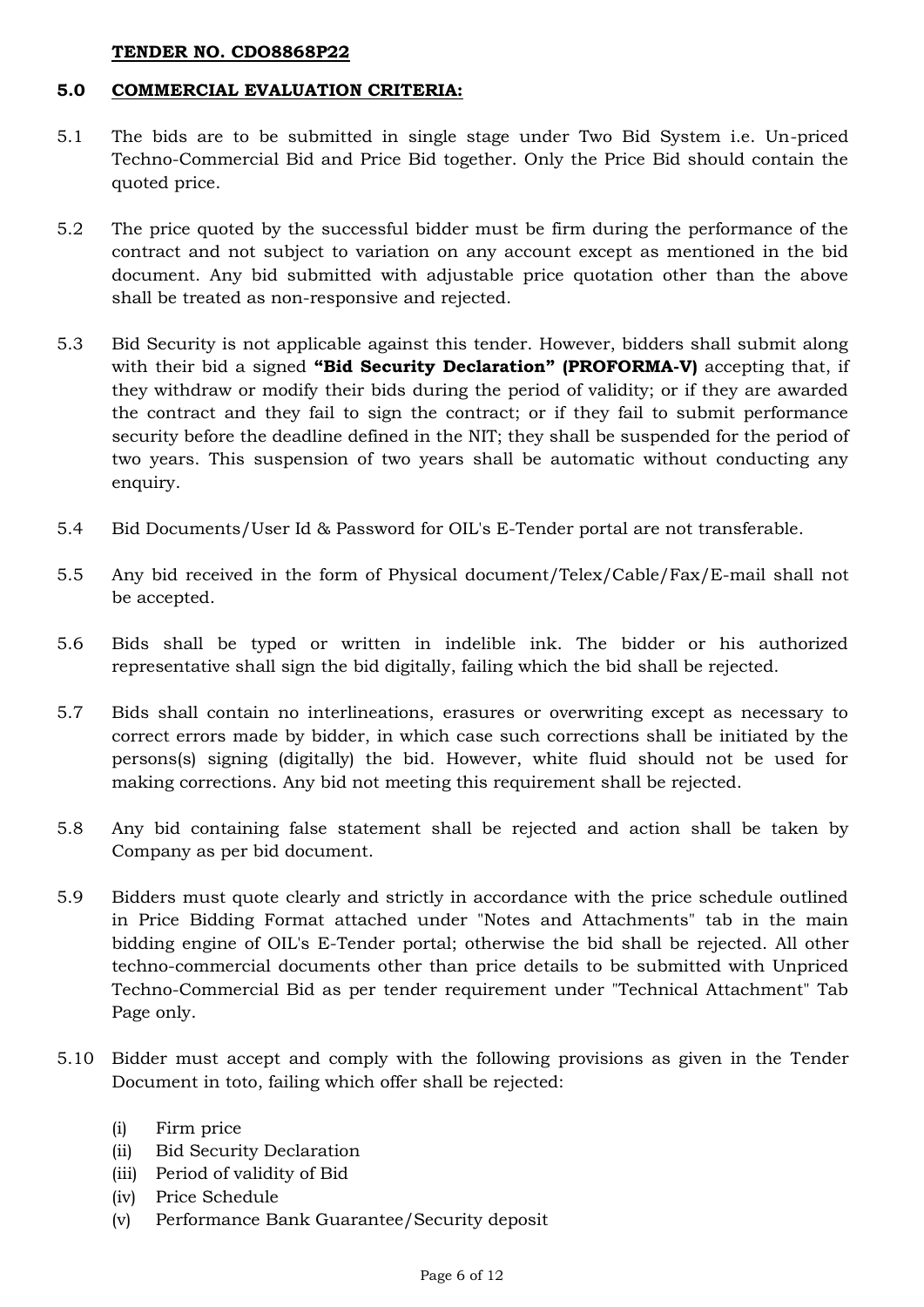- (vi) Delivery/Completion Schedule
- (vii) Scope of work
- (viii) Guarantee of material/work
- (ix) Liquidated Damages clause
- (x) Tax liabilities
- (xi) Arbitration/Resolution of Dispute Clause
- (xii) Force Majeure, Liability, Termination, Withholding
- (xiii) Applicable Laws
- (xiv) Specifications
- (xv) Integrity Pact
- 5.11 There should not be any indication of price in the Un-priced Techno-Commercial Bid. A bid shall be straightway rejected if this is given in the Un-priced Techno-Commercial Bid.
- 5.12 Bid received with validity of offer less than 120 (one hundred twenty) days from Bid Opening Date shall be rejected.
- 5.13 The Integrity Pact is applicable against this tender. OIL shall be entering into an Integrity Pact with the bidders as per format enclosed vide "**Part-VI/Integrity Pact**" of the tender document. This Integrity Pact proforma has been duly signed digitally by OIL's competent signatory. The proforma has to be returned by the bidder (along with the Un-priced Techno-Commercial Bid) duly signed (digitally) by the same signatory who signed the bid, i.e., who is duly authorized to sign the bid. Uploading the Integrity Pact with digital signature shall be construed that all pages of the Integrity Pact has been signed by the bidder's authorized signatory who sign the Bid.

## **6.0 PRICE EVALUATION CRITERIA**:

- 6.1 Price bid shall be opened in respect of only the techno-commercially acceptable bidders whose bids have been found to be substantially responsive. A substantially responsive bid is one that meets the terms and conditions of the Tender and/or the acceptance of which bid shall not result in indeterminate liability on OIL.
- 6.2 Bidders are required to quote for all the items as per Price Bid Format, otherwise the offer of the bidder shall be straightway rejected.
- 6.3 If there is any discrepancy between the unit price and the total price, the unit price shall prevail and the total price shall be corrected. Similarly, if there is any discrepancy between words and figure, the amounts in words shall prevail and shall be adopted for evaluation.
- 6.4 The quantities shown against each item in the "Price Bid Format" shall be considered for the purpose of Bid Evaluation. It is, however, to be clearly understood that the assumptions made in respect of the quantities for various operations are only for the purpose of evaluation of the bid and the Contractor shall be paid on the basis of the actual number of days/parameter, as the case may be.
- 6.5 The bidders are advised not to offer any discount/rebate separately and to offer their prices in the Price Bid Format after considering discount/rebate, if any.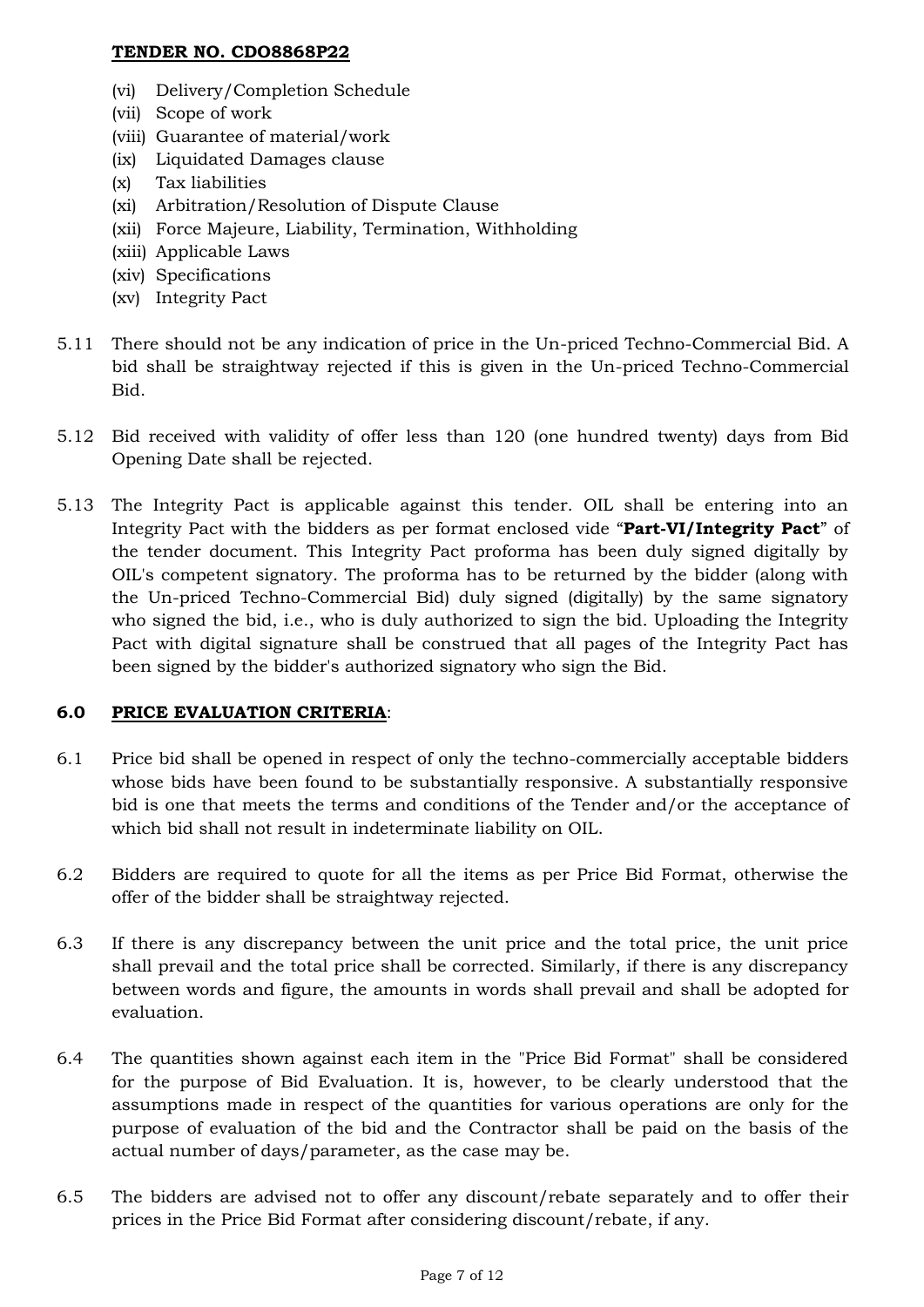- 6.6 Conditional and unsolicited discount shall not be considered in evaluation. However, if such bidder happens to be the lowest recommended bidder, unsolicited discount without any condition shall be considered for computing the contract price.
- 6.7 In case of identical overall lowest offered rate by more than 1(one) bidder, the selection shall be made by draw of lot between the parties offering the same overall lowest price.
- 6.8 Price Bids shall be evaluated on overall lowest cost to OIL (L-1 offer) basis i.e. considering total quoted price for all services including applicable GST (CGST & SGST/UTGST or IGST).
- 6.9 OIL shall prefer to deal with registered bidder under GST. Therefore, bidders are requested to get themselves registered under GST, if not registered yet.

However, in case any unregistered bidder is submitting their bid, their prices shall be loaded with applicable GST while evaluation of bid. Where OIL is entitled for input credit of GST, the same shall be considered for evaluation of bid as per evaluation methodology of tender document.

6.10 Price Bid uploaded without giving any of the details of the taxes (Including rates and amounts) shall be considered as inclusive of all taxes including GST.

When a bidder mentions taxes as extra without specifying the rates & amount, the offer shall be loaded with maximum value towards taxes received against the tender for comparison purposes. If the bidder emerges as lowest bidder after such loading, in the event of order on that bidder, taxes mentioned by OIL on the Purchase Order/Contracts shall be binding on the bidder.

- 6.11 Input Tax Credit on GST (Goods & Service Tax) for this service is NOT available to OIL & the bids shall be evaluated based on total price including GST.
- 6.12 Based on the evaluation of techno-commercially qualified bidders, the job shall be awarded to L-1 bidder.

## **7.0 GENERAL:**

- 7.1 In case bidder takes exception to any clause of bidding document not covered under BEC/BRC, then the Company has the discretion to load or reject the offer on account of such exception if the bidder does not withdraw/modify the deviation when/as advised by company. The loading so done by the company shall be final and binding on the bidders. No deviation shall however be accepted in the clauses covered under BEC/BRC.
- 7.2 To ascertain the substantial responsiveness of the bid the Company reserves the right to ask the bidder for clarification in respect of clauses covered under BEC/BRC also and such clarifications fulfilling the BEC/BRC clauses in toto must be received on or before the deadline given by the company, failing which the offer shall be shall be evaluated based on the submission. However, mere submission of such clarification shall not make the offer responsive, unless company is satisfied with the substantial responsiveness of the offer.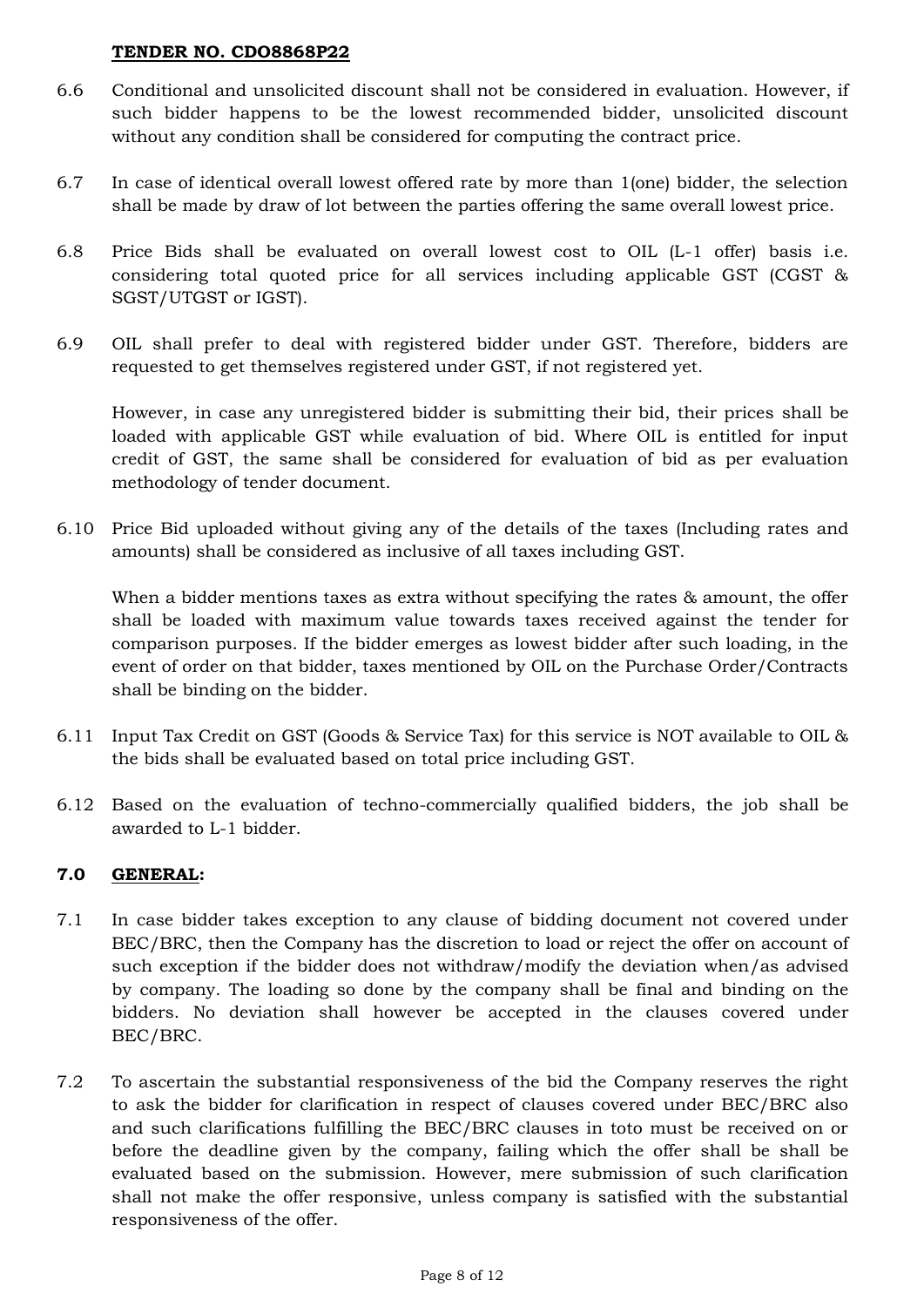- 7.3 If any of the clauses in the BEC/BRC contradict with other clauses of bidding document elsewhere, the clauses in the BEC/BRC shall prevail.
- 7.4 Bidder(s) must note that requisite information(s)/financial values etc. as required in the BEC/BRC & Tender are clearly understandable from the supporting documents submitted by the Bidder(s); otherwise Bids shall be rejected.
- 7.5 OIL shall not be responsible for delay, loss or non-receipt of applications for participating in the bid sent by mail and shall not entertain any correspondence in this regard.
- 7.6 The originals of such documents [furnished by bidder(s)] shall have to be produced by bidder(s) to OIL as and when asked for.

# **8.0 PURCHASE PREFERENCE CLAUSE:**

- **8.1 PURCHASE PREFERENCE TO MSE BIDDERS:** Purchase Preference to Micro and Small Enterprises is applicable for this tender.
- 8.1.1 **Documentation required to be submitted by MSEs:** Categorization and various criteria applicable to MSE bidders shall be guided by the Gazette Notification No. CG-DL-E-26062020-220191 dated 26.06.2020 and Amendment vide Gazette Notification no. CG-DL-E-16062021-227649 DATED 16th June 2021 issued by MINISTRY OF MICRO, SMALL AND MEDIUM ENTERPRISES. The existing enterprises registered under EM- Part-II or UAM till 30th June'2020 shall continue to be valid only up to the 31st December, 2021.

Bidder claiming the MSE status (MSE-General, MSE-SC/ST, MSE-Woman) against this tender has to submit the following documents along with the technical bid for availing the benefits applicable to MSEs.

i. Udyam Registration Number with Udyam Registration Certificate

or

ii. Proof of registration with District Industry Centers or Khadi and Village Industries Commission or Khadi and Village Industries Board or Coir Board or National Small Industries Corporation or Directorate of Handicrafts and Handloom or Udyog Aadhaar registration or registration with any other body specified by Ministry of MSME.

Note: In case bidding MSE is owned by Schedule Caste or Schedule Tribe or Woman entrepreneur, valid documentary evidence issued by the agency who has registered the bidder as MSE owned by SC/ST/Woman entrepreneur should also be enclosed.

**8.2 PURCHASE PREFERENCE POLICY (LINKED WITH LOCAL CONTENT) (PP-LC):**  Purchase preference policy-linked with Local Content (PP-LC) notified vide letter no. **FP-20013/2/2017-FP-PNG dated 17th November, 2020 of MoPNG** shall be applicable in this tender. Bidders to check the provisions of the Notification for their eligibility to bid and seek benefits for Purchase preference, accordingly. Purchase preference shall be applicable as per the Notification(s) and any amendment thereof.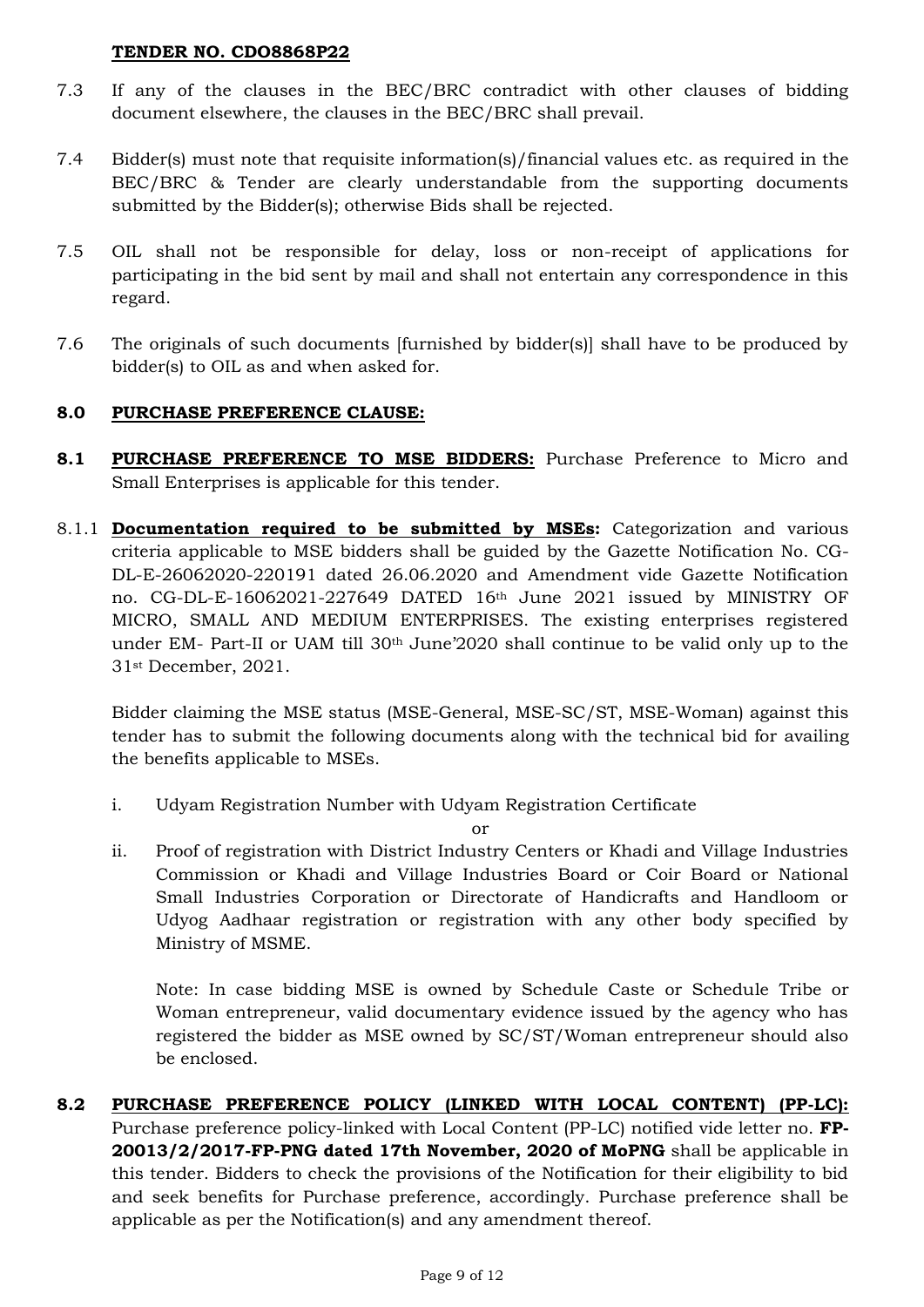Bidders seeking benefits, under Purchase Preference Policy (linked with Local Content) (PP-LC) shall have to comply with all the provisions of the notification no. FP-20013/2/2017-FP-PNG dated 17th November, 2020 or subsequent amendments, if any.

**9.0 AWARD OF CONTRACT:** The contract for hiring of the tendered services shall be awarded as below:

Note: In case a bidder is eligible to seek benefits under PP-LC policy as well as Public Procurement Policy for MSEs - Order 2012, then the bidders should categorically seek benefits against only one of the two policies i.e., either PP-LC or MSE policy as per Annexure-III (Format Enclosed). Bidder to categorically confirm under which policy i.e., PP-LC or MSE, they want to avail the benefit and to submit requisite document/certificate in support to avail this benefit. The bids shall be evaluated based on their declaration. No benefit shall be given if the bid is submitted without any above declaration along with supporting document as per the respective policies.

**A. L-1 bidder is a MSE bidder:** In case if the L1 bidder is a MSE bidder, the contract shall be awarded to the L1 MSE bidder.

**B. L-1 Bidder is other than MSE and non-Class I PPLC:** In case if the L1 bidder is non MSE and is not a Class I PPLC bidder, then preference shall be given to the lowest eligible MSE bidder falling within the price band of  $L1+15%$ . If such MSE bidder agrees to match the price of L1 bidder, then the contract shall be awarded to them, else offer shall be given to the next higher MSE bidder within price band of  $L1+15%$  and so on.

If none of the MSE bidders within price band of L1+15% accept the L1 price, then preference shall be given to the lowest eligible Class I PPLC bidder falling within the price band of L1+20%. If such Class I PPLC bidder agrees to match the price of L1 bidder, then the contract shall be awarded to them, else offer shall be given to the next higher Class I PPLC bidder within price band of L1+20% and so on. In case none of the Class I PPLC bidder within price band of L1+20% accept the L1 price, then the contract shall be awarded to L1 bidder.

**C. L-1 Bidder is other than MSE but is a Class I PPLC:** In case if the L1 bidder is a Class I PPLC, then preference shall be given to the lowest eligible MSE bidder falling within the price band of L1+15%. If such MSE bidder agrees to match the price of L1 bidder, then the contract shall be awarded to them, else offer shall be given to the next higher MSE bidder within price band of  $L1+15%$  and so on. If none of the MSE bidders within price band of L1+15% accept the L1 price, then contract shall be awarded to L1 bidder [Class I PPLC].

- **10.0 THIRD PARTY INSPECTION:** Oil India Limited (OIL) has engaged 09 (Nine) Independent Inspection Agencies to verify and certify of various documents required against BEC/BRC of the tender. The list of these Independent Inspection Agencies along with their email ID's is attached as **ANNEXURE-II**.
- 10.1 The Bidders have to get verified and certified the various documents required against BEC/BRC of the tender by any one of the above Independent Inspection Agencies and submit the duly certified Inspection Certificate by the Inspection Agencies along with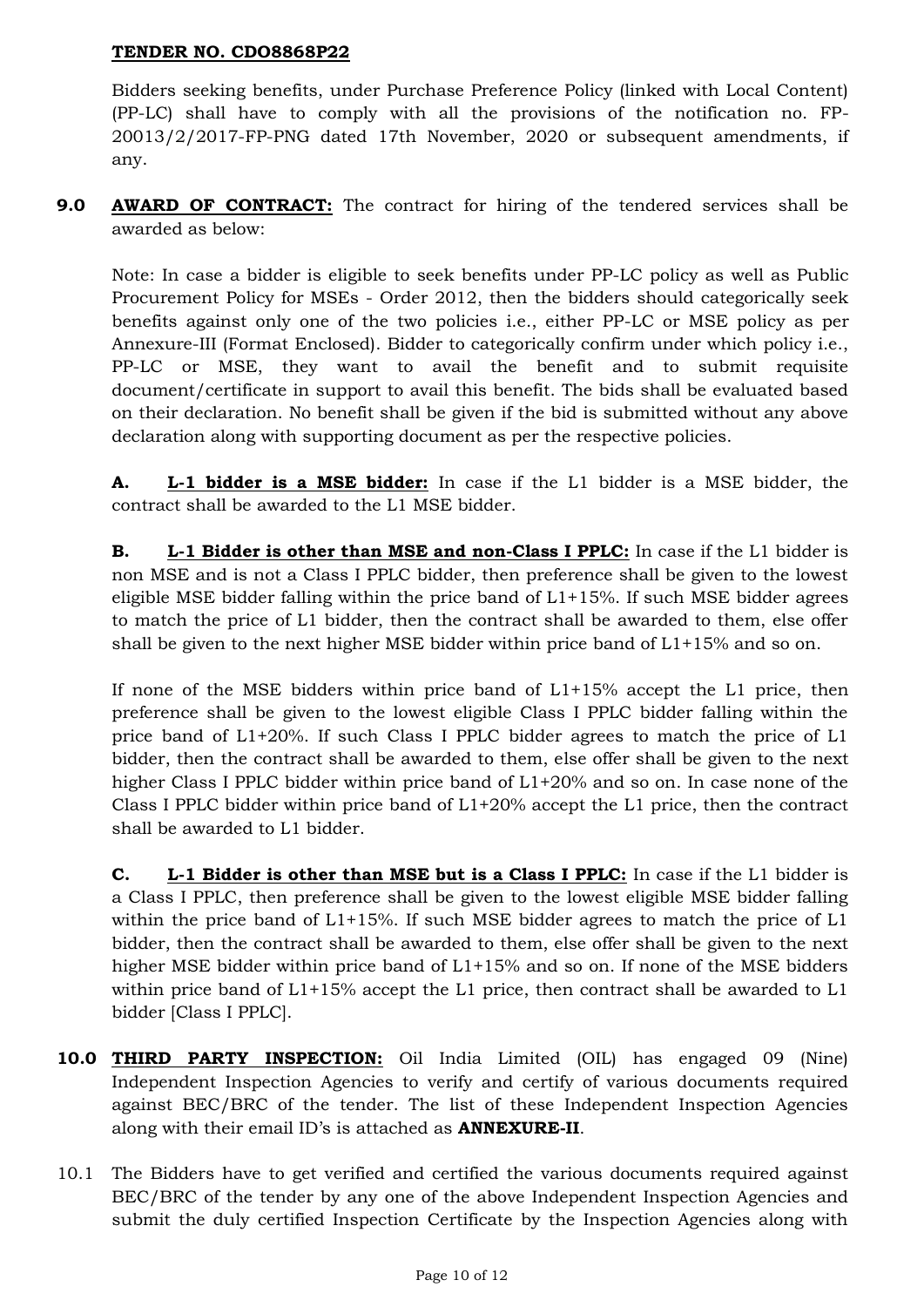the Technical Bid of the Tender. All Charges of the Third-Party Independent Inspection Agencies towards verification of bidder's documents and certification thereof shall be borne by the respective bidders and payments on account of above inspection, verification and certification shall be made directly by the Bidder to the Inspection Agency(s). OIL shall not be responsible for any payment dispute between Bidders and Third Party Inspection Agencies.

- 10.2 As mentioned above, Bidder(s) have to submit the verified documents along with the Technical Bids. Bid submitted with un-verified supporting documents shall not be considered. However, in case a bidder submits its bid along with all relevant supporting documents as per BEC/BRC without getting all/some of them verified by the designated Independent Inspection agency, such bid can be provisionally considered provided it is accompanied by an Undertaking by the Bidder on their official letterhead to submit the duly verified copies/verification certificate within 07 (Seven) days of bid opening. Company shall neither send any reminder nor seek any clarification in this regard from such bidders, and the bid shall be rejected outright if the bidder fails to submit the verified copies/verification certificate within 07 (Seven) days of bid opening at its own risk and responsibility.
- 10.3 The methodology of inspection/verification of documents is broadly as under but not limited to:
- (a) It is obligatory on the part of the interested Bidders, who choose to participate against the tender, to understand the tender requirements in entirety and the requisite documents sought for in support of the Bid Evaluation Criteria/Bid Rejection Criteria (BEC/BRC) mentioned in the tender in particular. The Bidder must produce all the appropriate documents before any of the OIL's empaneled third party certifying agencies for verification/certification. Neither OIL nor the third party certifying agency shall be held accountable in any manner regarding the choice of documents by the bidder for verification. Therefore, getting the appropriate documents inspected/verified by the agency in support of BEC/BRC clauses is the sole responsibility of the Bidder.
- (b) The prospective bidder shall contact any of the empaneled inspection agencies. The agency shall go through the Tender Document, especially the requirements of BEC/BRC and list the documents to be verified. They shall depute their qualified/competent inspector to the Bidder's premises to check the original documents and certify the copies which the bidder shall submit along with their bids. OIL shall reserve the right to ask the inspection agencies to verify the documents with source, if required **at no extra cost to OIL. Verification of documents by OIL's empaneled third-party agency shall not automatically make the bidder eligible for award of contract**.
- (c) Verification of documents (but not limited to) are normally categorized as under:

## **General Requirement:**

- Check Bidder's PAN Card
- Check Bidder's GST Certificate
- Check ITR of company
- Check Bidder's Certificate of Incorporation Domestic Bidder.
- **Additional Documents : (If applicable against the tender)**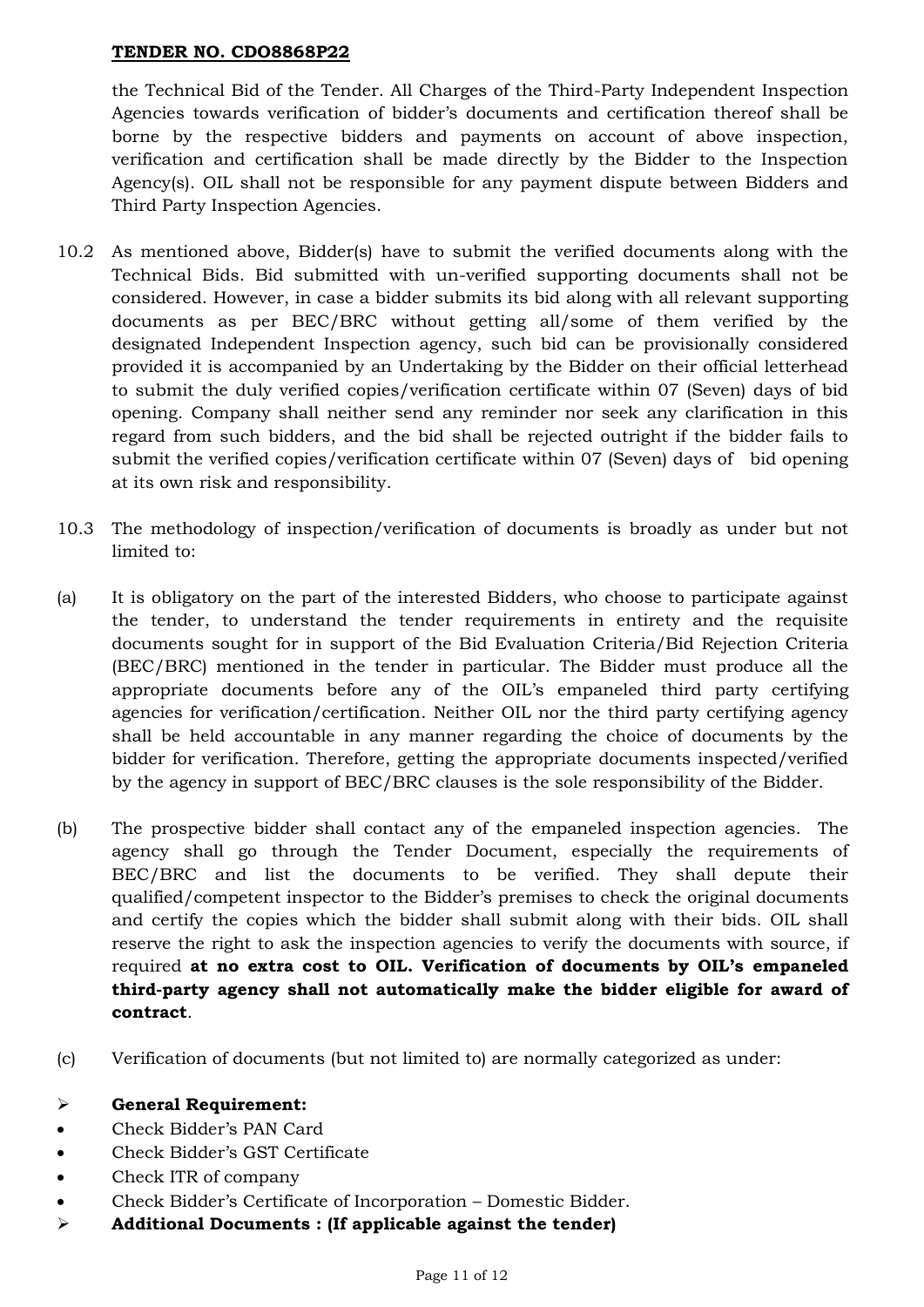- Joint Ventures Agreements To cross-check with JV Partners
- Consortium Agreements To cross-check with Consortium Partners
- Holding/Parent/Subsidiary/Sister Subsidiary/Co-Subsidiary Company To check the Share Holding pattern

# **Technical Criteria**

 To check Experience Proof- Completion Certificates, Reference contact verification, Original Work Order/Contract Copy and any other document(s), if called for vide BEC/BRC of the Tender.

# **Financial Criteria**

- Check and verify Audited Balance Sheet/CA certificate
- To check the Line of Credit, if incorporated in the tender.

# **Note: If any documents LOI/LOA/Contracts etc. are submitted towards BEC/BRC experience criteria issued by Oil India Limited, such documents need not be verified by TPI agency.**

**11.0 COMPLIANCE OF THE COMPETITION ACT, 2002:** The bidder shall strictly comply with the provisions of the Competition Act, 2002, more particularly, Section-3 of the Act. Any violation the provisions of the Act shall attract penal action under the Act.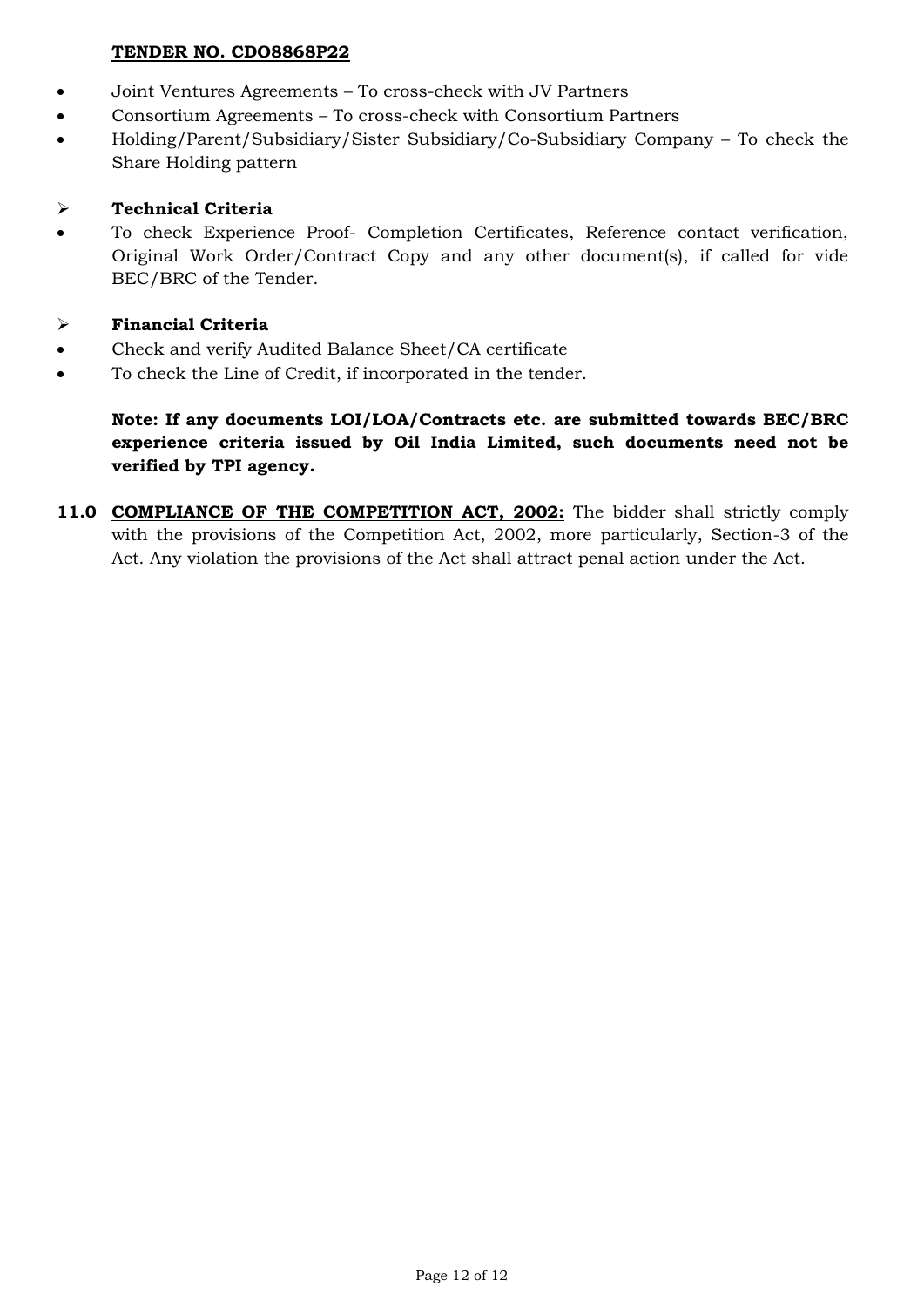## **CHECKLIST FOR BEC (REVISED)**

Bidders to mark (√) **Provided** or **Not Provided along with the Reference File No. and page No.** whichever is applicable.

| <b>Clause</b><br>No. | Description                                                                                                                                                                                                                                                                                                                                                                                                                                                                                                                                                                                                                                                                                                                            | <b>Refer</b><br>ence<br>File<br>No.<br>and<br>Page<br>No. of<br><b>Bidde</b><br>r's | Provided | <b>Not</b><br>Provided |
|----------------------|----------------------------------------------------------------------------------------------------------------------------------------------------------------------------------------------------------------------------------------------------------------------------------------------------------------------------------------------------------------------------------------------------------------------------------------------------------------------------------------------------------------------------------------------------------------------------------------------------------------------------------------------------------------------------------------------------------------------------------------|-------------------------------------------------------------------------------------|----------|------------------------|
|                      |                                                                                                                                                                                                                                                                                                                                                                                                                                                                                                                                                                                                                                                                                                                                        | Quote                                                                               |          |                        |
|                      | BID EVALUATION CRITERIA (BEC): The bid shall<br>conform to the specifications and terms and<br>conditions given in the Bidding Documents. Bids<br>shall be rejected in case material and services<br>offered do not conform to the required parameters<br>in<br>technical<br>stipulated<br>the<br>specifications.<br>Notwithstanding the general conformity of the bid<br>to the stipulated specifications, the following<br>requirements shall have to be particularly met by<br>the Bidders without which the same shall be<br>considered as non-responsive and shall not be<br>considered for evaluation. All the documents<br>related to BEC shall be submitted along with the<br>Technical Bid.                                   |                                                                                     |          |                        |
| 1.0                  | ELIGIBILITY CRITERIA:<br>1.1 The bidder must be incorporated in India<br>and must maintain more than 20% local<br>content (LC) for the offered services to be<br>eligible to bid against this tender.<br>Regarding calculation of local content and<br>submission of documents during bidding &<br>execution of contracts, provision of Purchase<br>preference policy linked with Local Content<br>vide<br>$(PP-LC)$<br>notified<br>Letter No. FP-<br>20013/2/2017-FP-PNG dated 17.11.2020 by-<br>MoPNG (including subsequent amendments<br>thereof, if any) shall be applicable.<br>If such local content is not maintained during<br>execution of contract, OIL reserves the right to<br>invoke the Performance Securities submitted |                                                                                     |          |                        |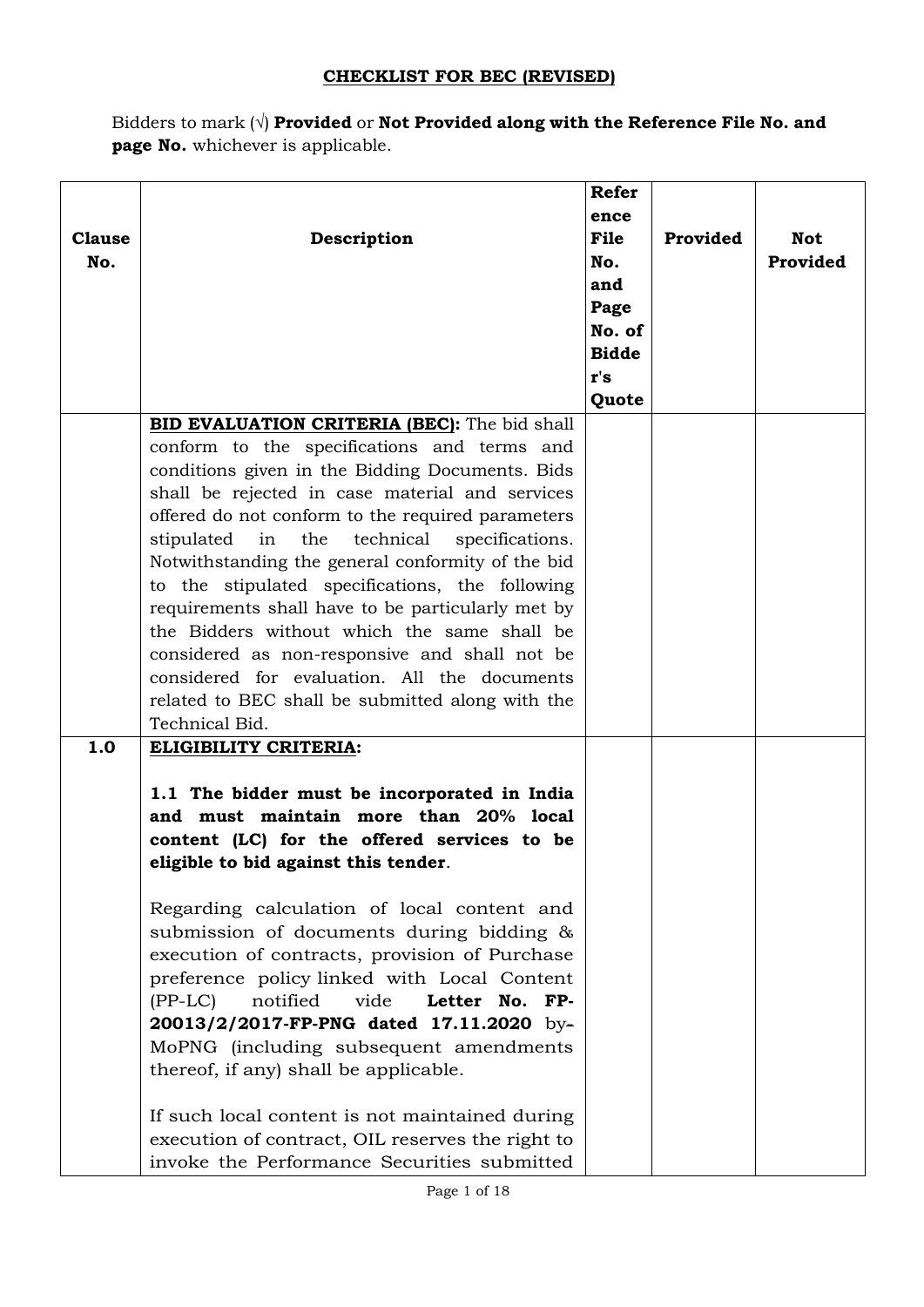|     | by the bidding and supporting companies, in<br>addition to resorting to other options as may<br>be deemed appropriate. |  |  |
|-----|------------------------------------------------------------------------------------------------------------------------|--|--|
|     |                                                                                                                        |  |  |
|     | Whether <b>or not</b> the bidders want to avail PP-                                                                    |  |  |
|     | LC benefit against this tender, it is mandatory<br>for them to meet the following at the bidding                       |  |  |
|     | stage:                                                                                                                 |  |  |
|     |                                                                                                                        |  |  |
|     | (a) The bidder must provide the <b>percentage</b><br>(%) of local content in their bid, without                        |  |  |
|     | which the bid shall be summarily rejected                                                                              |  |  |
|     | being non-compliant.                                                                                                   |  |  |
|     | (b) The Bidder shall submit an undertaking                                                                             |  |  |
|     | from the authorised signatory of bidder having                                                                         |  |  |
|     | the Power of Attorney alongwith the bid<br>specifying the LC Percentage and such                                       |  |  |
|     | undertaking shall become a part of the                                                                                 |  |  |
|     | contract, if awarded (Format enclosed as                                                                               |  |  |
|     | PROFORMA-XVI).                                                                                                         |  |  |
|     | (c) The aforesaid undertaking of the bidder                                                                            |  |  |
|     | shall also be supported by a certificate from                                                                          |  |  |
|     | the statutory auditor or cost auditor of the<br>company (in case of companies) or from a                               |  |  |
|     | practicing cost accountant or practicing                                                                               |  |  |
|     | chartered accountant (in respect of other than                                                                         |  |  |
|     | companies) giving the percentage of local<br>content.                                                                  |  |  |
|     |                                                                                                                        |  |  |
|     | Bidder to submit a copy of their Certificate<br>(d)                                                                    |  |  |
| 2.0 | of Incorporation/registration in India.<br>TECHNICAL EVALUATION CRITERIA:                                              |  |  |
|     |                                                                                                                        |  |  |
|     | <b>Experience:</b> The<br>bidder shall have<br><b>2.1</b> a)<br>experience in successfully 'supplying, installation    |  |  |
|     | commissioning' or 'executing/completing<br>&                                                                           |  |  |
|     | operation & maintenance' of an Effluent Treatment                                                                      |  |  |
|     | Plant (ETP) of minimum Rs. 5,24,94,500.00 under                                                                        |  |  |
|     | single contract during the last 07 (Seven) years<br>reckoned from the original bid closing date in any                 |  |  |
|     | E&P<br>Petroleum<br>Company<br><sub>on</sub>                                                                           |  |  |
|     | production/processing companies/Drilling                                                                               |  |  |
|     | installations.<br>or                                                                                                   |  |  |
|     | The bidder shall have experience in successfully                                                                       |  |  |
|     | 'supplying,<br>installation & commissioning' or                                                                        |  |  |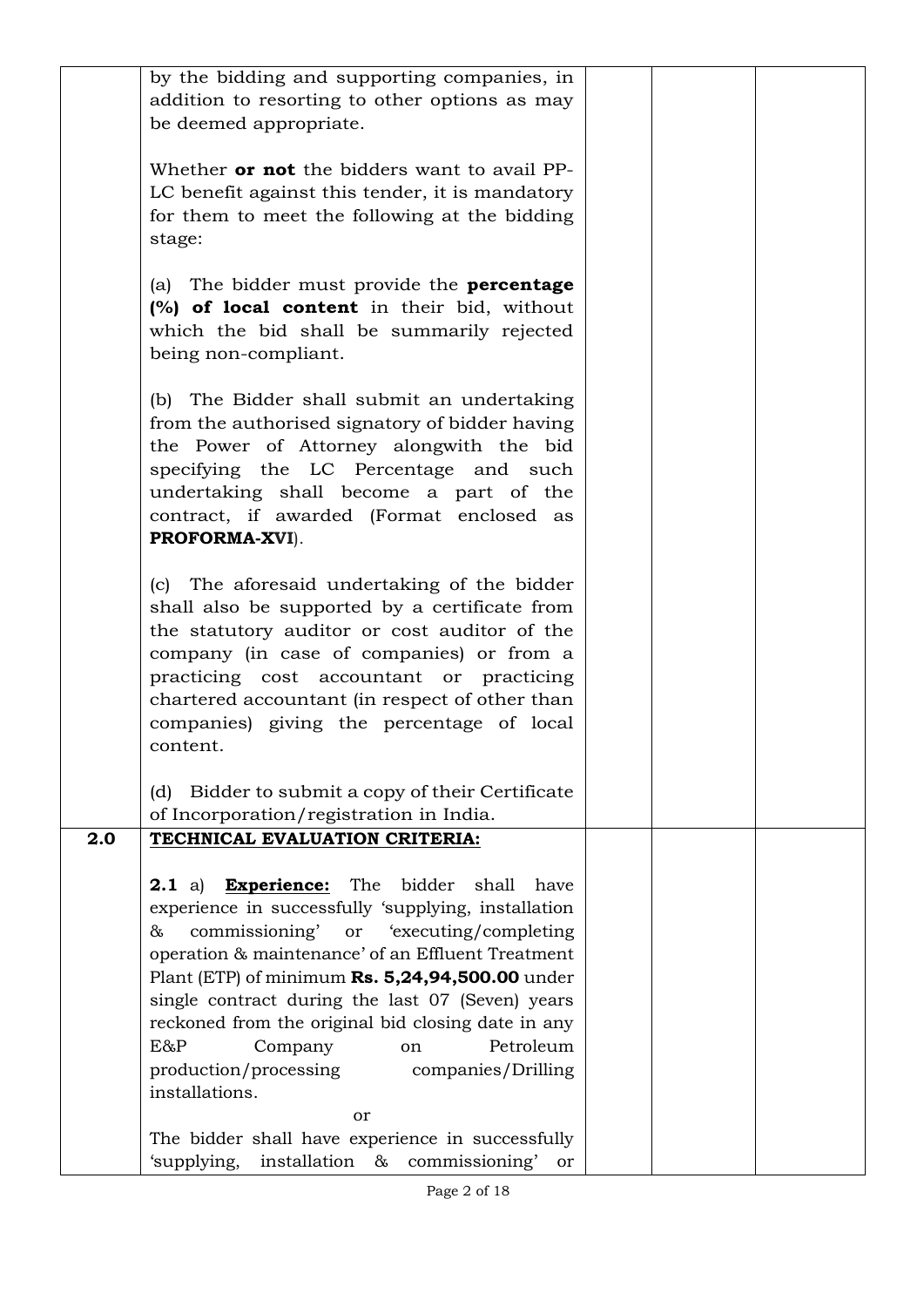| 'executing/completing operation & maintenance' of<br>at least 02 (Two) nos. of Effluent Treatment Plant<br>(ETP) for a minimum period of 01 (One) year in each<br>ETP during the last 07 (Seven) years reckoned from<br>the original bid closing date in any E&P Company<br>Petroleum<br>production/processing<br><sub>on</sub><br>companies/Drilling installations.<br>b) Additionally, the bidder shall have experience in<br>successfully<br>'supplying,<br>installation<br>&<br>commissioning' or 'executing/completing operation<br>& maintenance' of at least 01 (One) RO filtration<br>system in the ETP during the last 07 (Seven) years<br>reckoned from the original bid closing date in any<br>E&P<br>Petroleum<br>Company<br>on<br>production/processing<br>companies/Drilling<br>installations. |  |  |
|--------------------------------------------------------------------------------------------------------------------------------------------------------------------------------------------------------------------------------------------------------------------------------------------------------------------------------------------------------------------------------------------------------------------------------------------------------------------------------------------------------------------------------------------------------------------------------------------------------------------------------------------------------------------------------------------------------------------------------------------------------------------------------------------------------------|--|--|
| <b>Notes to BEC Clause 2.1 above:</b><br><b>a.</b> The ETP units offered for this tender should be<br>and the bidder to provide<br>brand new<br>an<br>undertaking that they are capable of supplying the<br>units in stipulated mobilization time as mentioned<br>in Clause No. 4.0 below.<br><b>b.</b> In case of brand-new units which bidder<br>proposes to offer against the tender, the bidder<br>shall submit relevant documents specifying the<br>make/model details of the units. Additionally, the<br>bidder shall submit an undertaking along with the<br>bid clearly complying the readiness of the offered<br>units with the stipulated mobilization time as<br>mentioned in Clause No. 4.0 below.<br>c. For proof of requisite Experience (refer Clause                                         |  |  |
| No. 2.1), the following documents/ photocopy (self-<br>attested/attested) must be submitted along with<br>the bid:<br>In case work experience is against OIL's<br>Ι.<br><b>Contract:</b> Bidder must submit Job Completion<br>Certificate issued by the company indicating the<br>following:<br>Work order no./Contract no.<br>А.<br>Gross value/quantity of job done<br>В.<br>C. Period of Service<br>D. Nature of Service                                                                                                                                                                                                                                                                                                                                                                                  |  |  |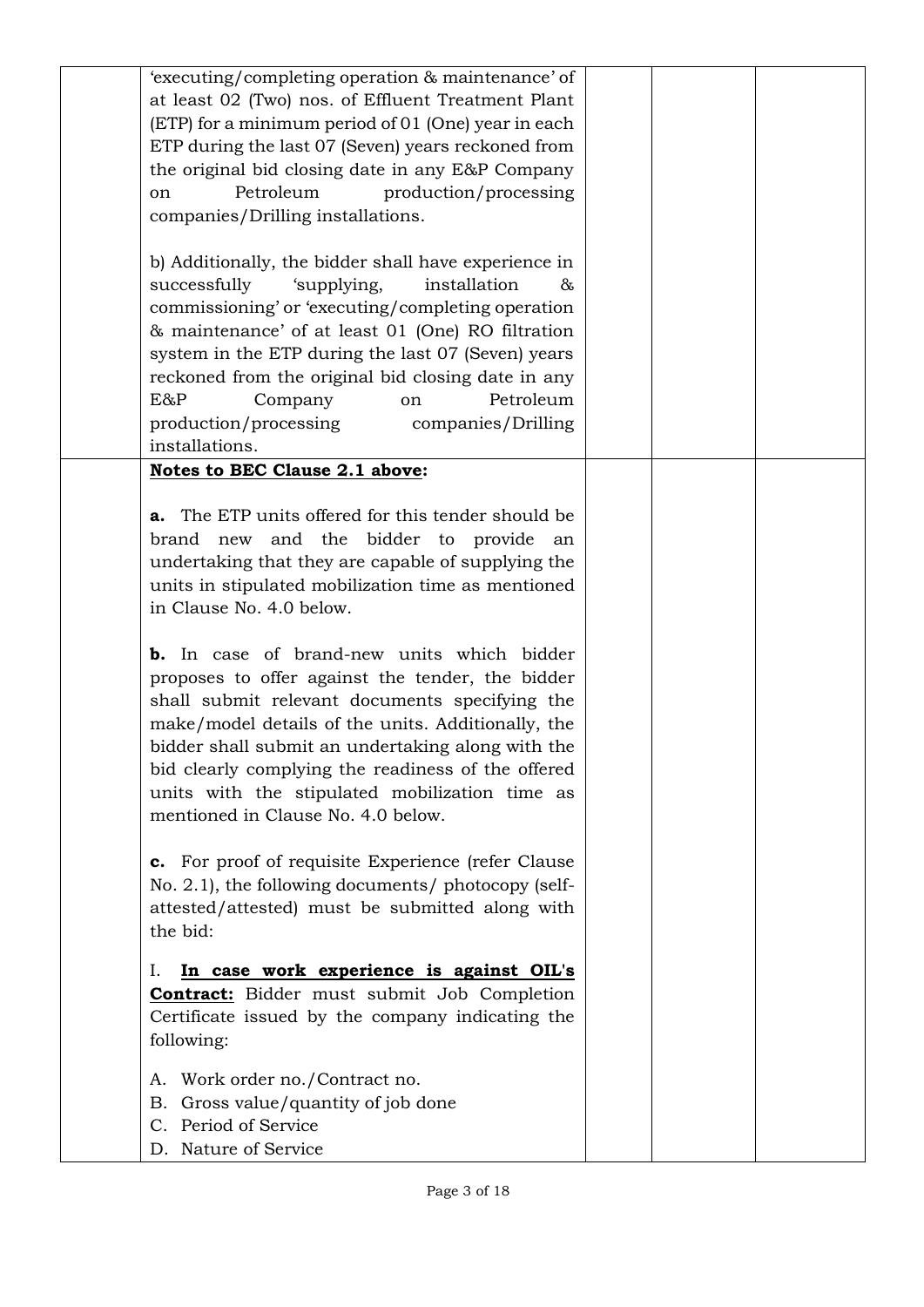| II. In case work experience is not against OIL's<br><b>Contract:</b> Bidder must submit the following:                                                                                                                                                                                                        |  |  |
|---------------------------------------------------------------------------------------------------------------------------------------------------------------------------------------------------------------------------------------------------------------------------------------------------------------|--|--|
| A. Contract document showing details of work,                                                                                                                                                                                                                                                                 |  |  |
| <b>AND</b>                                                                                                                                                                                                                                                                                                    |  |  |
| B. Job Completion Certificate showing:                                                                                                                                                                                                                                                                        |  |  |
| Gross value/quantity of job done<br>(i)<br>(ii) Nature of job done and Work<br>order<br>no./Contract no.<br>(iii) Contract period and date of completion<br><b>OR</b><br><b>SES</b><br>(Service Entry Sheet)/Certificate<br><sub>of</sub><br>Payment (COP) issued by the company indicating<br>the following: |  |  |
| Work order no./Contract no.<br>(i)<br>(ii) Gross value/quantity of job done<br>(iii) Period of Service<br>(iv) Nature of Service                                                                                                                                                                              |  |  |
| <b>d.</b> Only Letter of Intent (LOI)/Letter of Award<br>(LOA), or Work Order(s) are not acceptable as<br>evidence.                                                                                                                                                                                           |  |  |
| <b>e.</b> Mere award of contract(s) shall not be counted<br>towards experience. Successful completion of the<br>awarded contract(s) to the extent of volume & value,<br>as stipulated respectively under Clause Nos. 2.0<br>shall only be treated as acceptable experience.                                   |  |  |
| Following work experience shall also be taken<br>f.<br>into consideration:                                                                                                                                                                                                                                    |  |  |
| If the prospective bidder has executed contract<br>(1)<br>in which similar work is also a component of the<br>contract.                                                                                                                                                                                       |  |  |
| (ii) In case the start date of the requisite experience<br>is beyond the prescribed 07 (seven) years reckoned<br>from the original bid closing date but completion is<br>within the prescribed 07 (seven) years reckoned<br>from the original bid closing date.                                               |  |  |
| (iii) If the prospective bidder is executing similar<br>work which is still running and the contract<br>value/quantity executed prior to original bid                                                                                                                                                         |  |  |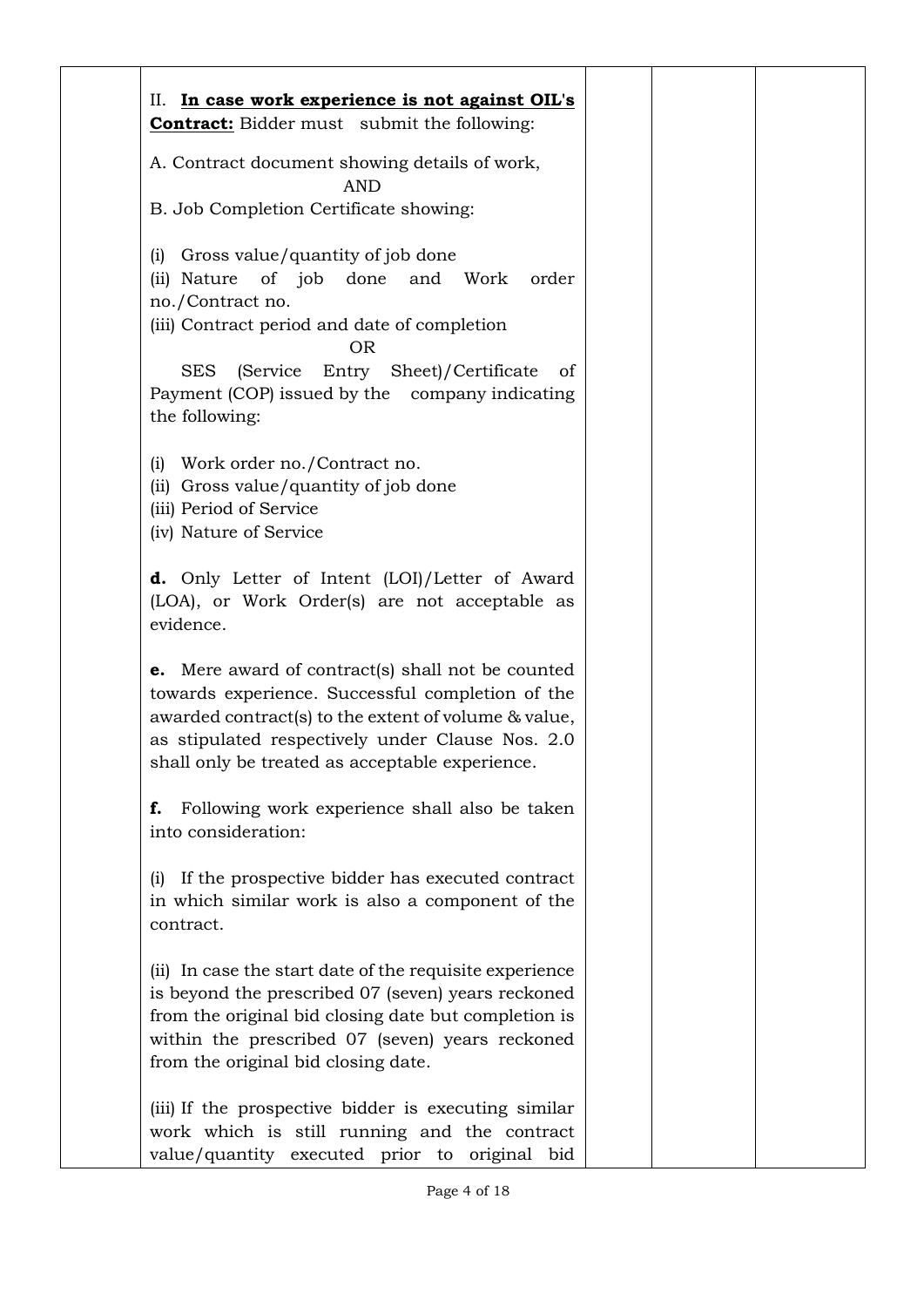| closing date is equal to or more than the minimum<br>prescribed value in the BEC.                                                                                                                                                                                                                                                                                         |  |  |
|---------------------------------------------------------------------------------------------------------------------------------------------------------------------------------------------------------------------------------------------------------------------------------------------------------------------------------------------------------------------------|--|--|
| Proof of work experience against Para f. (i) and (ii)<br>above, to satisfy a) similar work b) minimum<br>prescribed value/quantity/period c) prescribed<br>period of 07 years, to be submitted as below:                                                                                                                                                                  |  |  |
| Bidder must submit the breakup of similar work<br>and its quantity/period executed within the<br>prescribed period of 07 (Seven) years reckoned from<br>the original bid closing date. The breakup must be<br>certified by the end user or a certificate issued by a<br>practicing Chartered/Cost Accountant Firm (with<br>Membership Number & Firm Registration Number). |  |  |
| Proof of work experience against Para f. (iii) above,<br>to satisfy a) similar work b) minimum prescribed<br>quantity/period c) prescribed period of 07 years, to<br>be submitted as below:                                                                                                                                                                               |  |  |
| In case requisite experience is against OIL's<br>Ι.<br><b>Contract:</b> Bidder must submit the breakup of<br>similar work and its value for the relevant period,<br>categorically specifying OIL's Contract Number and<br>date.                                                                                                                                           |  |  |
| In case requisite experience is not against<br>П.<br>OIL's Contract: Bidder must submit the breakup<br>of similar work and its value for the relevant period.<br>The breakup must be certified by the end user, or<br>a certificate issued by a practicing Chartered/Cost<br>Accountant Firm (with Membership Number &<br>Firm Registration Number).                      |  |  |
| Proof of work experience against Para e. (iii) above,<br>to satisfy a) work defined above b) minimum<br>prescribed value/quantity/period c) prescribed<br>period of 07 years, to be submitted as below:                                                                                                                                                                   |  |  |
| In case requisite experience is against OIL's<br>Ι.<br><b>Contract:</b> Bidder must categorically specify OIL's<br>Contract Number and date.                                                                                                                                                                                                                              |  |  |
| II. In case requisite experience is not against<br><b>OIL's Contract:</b> Bidder must submit the following:                                                                                                                                                                                                                                                               |  |  |
| A. Contract document showing details of work.                                                                                                                                                                                                                                                                                                                             |  |  |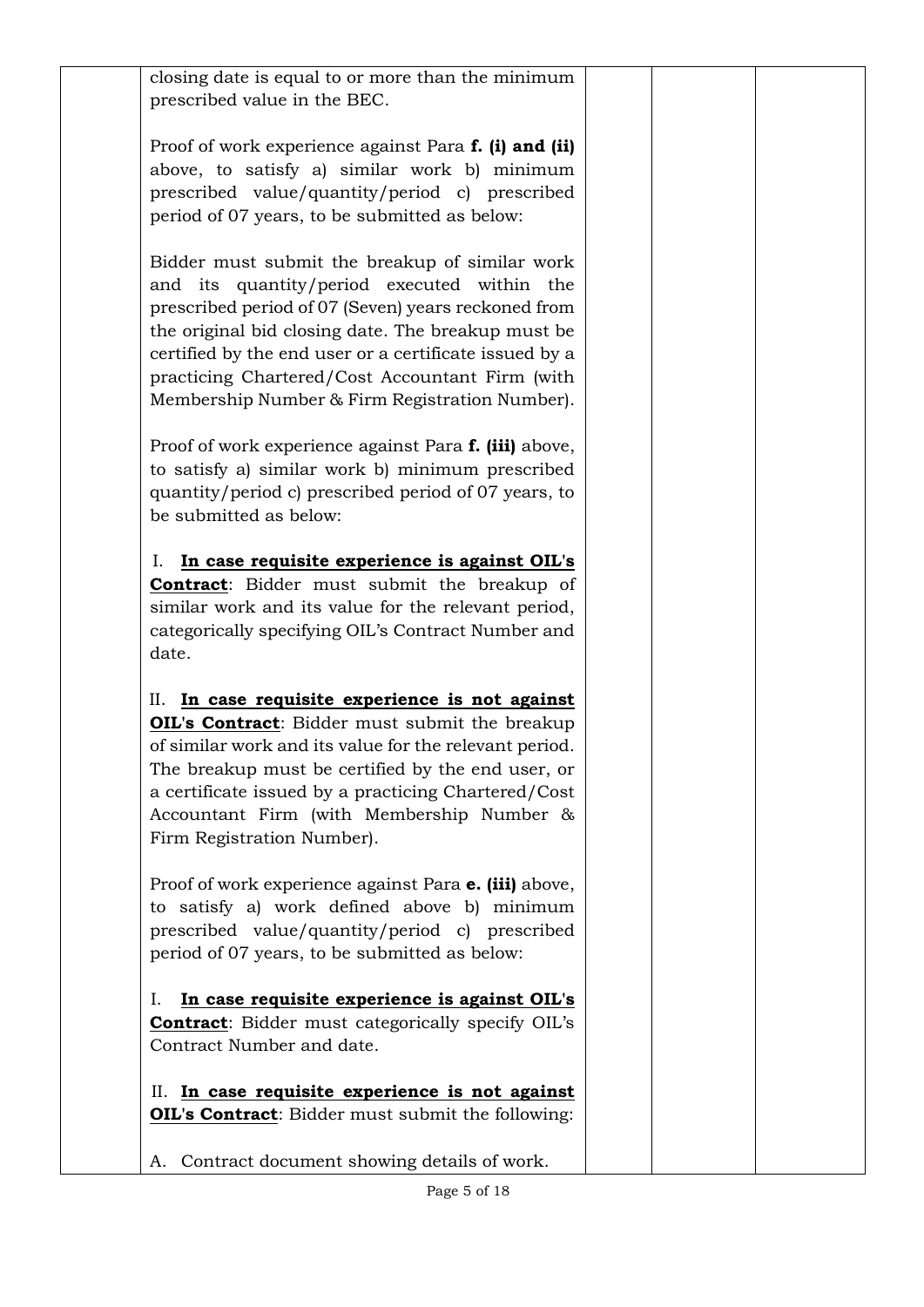|     | B. Certificate from the Client/End User clearly         |  |  |
|-----|---------------------------------------------------------|--|--|
|     | specifying the relevant period of job execution and     |  |  |
|     | value thereof.                                          |  |  |
|     |                                                         |  |  |
|     |                                                         |  |  |
|     | g. Similar<br>Work<br>executed<br>through<br>'sub-      |  |  |
|     | contracting' shall not be considered for evaluation.    |  |  |
|     |                                                         |  |  |
|     |                                                         |  |  |
|     | <b>h.</b> SIMILAR work executed by a bidder for its own |  |  |
|     | organization/subsidiary cannot be considered as         |  |  |
|     | experience for the purpose of meeting BEC.              |  |  |
|     |                                                         |  |  |
|     |                                                         |  |  |
|     | Bidders submitting their bid based on the<br>i.         |  |  |
|     | experience of their Technical Collaborator/Joint        |  |  |
|     | Venture/Parent/Subsidiary/Co subsidiary/Sister          |  |  |
|     | Subsidiary and also<br>from<br><b>Consortium</b>        |  |  |
|     | of                                                      |  |  |
|     | Companies' shall not be considered.                     |  |  |
|     |                                                         |  |  |
|     | Bids submitted for part of the work shall be<br>i.      |  |  |
|     | rejected.                                               |  |  |
|     |                                                         |  |  |
|     |                                                         |  |  |
|     | k. Bid shall be rejected if not accompanied with        |  |  |
|     | adequate documentary proof in support of Work           |  |  |
|     | experience as mentioned in Para 2.1.                    |  |  |
|     |                                                         |  |  |
|     |                                                         |  |  |
| 3.0 | FINANCIAL REJECTION CRITERIA:                           |  |  |
|     | 3.1 Annual Financial Turnover of the bidder             |  |  |
|     |                                                         |  |  |
|     | during<br>any of<br>preceding<br>03<br>(Three)          |  |  |
|     | financial/accounting years from the original bid        |  |  |
|     | closing date should be at least<br>Rs.                  |  |  |
|     | 5,24,94,500.00 (Rupees Five Crore Twenty Four           |  |  |
|     |                                                         |  |  |
|     | Lakh Ninety Four Thousand Five Hundred Only).           |  |  |
|     |                                                         |  |  |
|     | 3.2 Net worth of the bidder must be Positive for the    |  |  |
|     | preceding financial/accounting year.                    |  |  |
|     |                                                         |  |  |
|     | Note: The Net worth to be considered against            |  |  |
|     |                                                         |  |  |
|     | Clause 3.2 above, should be read in conjunction         |  |  |
|     | with the definition of Net worth as mentioned in        |  |  |
|     | Section 2 (57) of the Companies Act, 2013.              |  |  |
|     | Notes to BEC Clause 3.0 above:                          |  |  |
|     |                                                         |  |  |
|     | a.                                                      |  |  |
|     | For proof of Annual Turnover & Net worth, any           |  |  |
|     | one of the following documents/photocopies must         |  |  |
|     | be submitted along with the bid:                        |  |  |
|     |                                                         |  |  |
|     |                                                         |  |  |
|     | Audited Balance Sheet along with Profit & Loss<br>(i)   |  |  |
|     | account.<br><b>OR</b>                                   |  |  |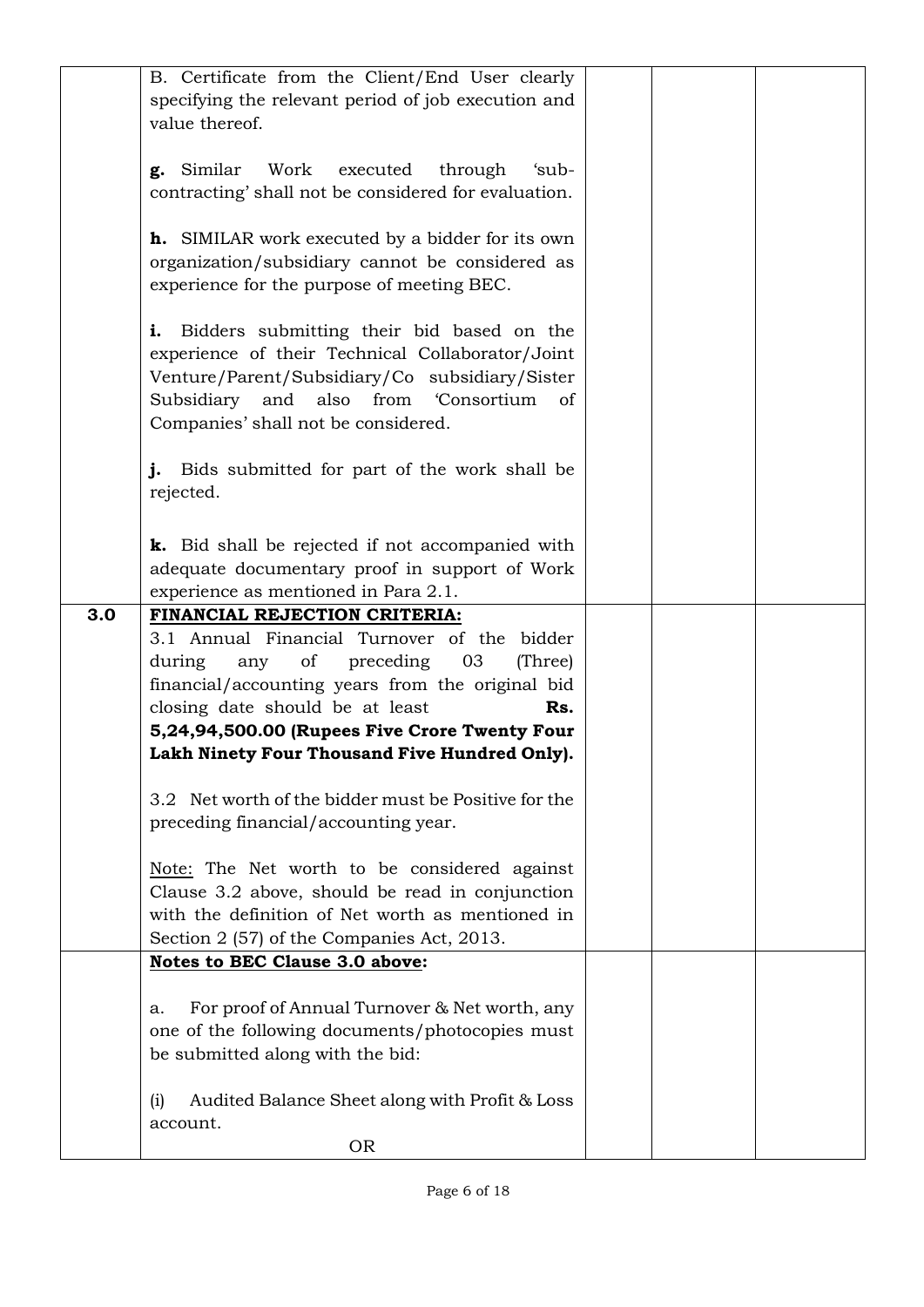| certificate<br>issued<br>by<br>(ii)<br>practicing<br>A<br>a  |  |  |
|--------------------------------------------------------------|--|--|
| Chartered/Cost Accountant (with Membership                   |  |  |
| Number and Firm Registration Number), as per                 |  |  |
| format prescribed in <b>PROFORMA</b> - XV.                   |  |  |
| Mention of UDIN<br>Note:<br>(Unique Document                 |  |  |
| Identification Number) is mandatory for<br>all               |  |  |
| Certificates issued w.e.f. February 1, 2019 by               |  |  |
| Chartered Accountant in Practice.                            |  |  |
|                                                              |  |  |
|                                                              |  |  |
| Considering the time required for preparation<br>b.          |  |  |
| Financial Statements, if the last date of<br>οf              |  |  |
| preceding financial/accounting year falls within             |  |  |
| the preceding six months/within the due date for             |  |  |
| furnishing of audit report as per Section 139(1) of          |  |  |
| IT<br>1961<br>(read<br>along<br>Act,<br>with<br>latest       |  |  |
| circulars/notifications issued by CBDT from time             |  |  |
| to time) reckoned from the original bid closing date         |  |  |
| and the Financial Statements of the preceding                |  |  |
| financial/accounting year are not available with             |  |  |
| the bidder, then the financial turnover of the               |  |  |
| previous<br>three<br>financial/accounting<br>years           |  |  |
| excluding the preceding financial/accounting year            |  |  |
| will be considered. In such cases, the Net worth of          |  |  |
| the previous financial/accounting year excluding             |  |  |
|                                                              |  |  |
| the preceding financial/accounting year will be              |  |  |
| considered. However, the bidder has to submit an             |  |  |
| undertaking in support of the same along with their          |  |  |
| technical bid as per Proforma-X.                             |  |  |
|                                                              |  |  |
| the bidder is a Central<br>Govt.<br>In<br>case<br>c.         |  |  |
| Organization/PSU/State Govt. Organization/Semi-              |  |  |
| Organization<br>Govt.<br><b>State</b><br>other<br>or<br>any  |  |  |
| Govt.<br>Undertaking,<br>where<br>Central/State<br>the       |  |  |
| auditor is appointed only after the approval of              |  |  |
| Comptroller and Auditor General of India and the             |  |  |
| Central Government, their certificates may be                |  |  |
| accepted even though FRN is not available.                   |  |  |
| However, bidder to provide documentary evidence              |  |  |
| for the same.                                                |  |  |
|                                                              |  |  |
| bidder<br>the<br>is<br>d.<br>In<br>Government<br>case<br>a   |  |  |
|                                                              |  |  |
| Department, they are exempted from submission of             |  |  |
| document mentioned under para <b>a.</b> and <b>b.</b> above. |  |  |
|                                                              |  |  |
| Bid shall be rejected if not accompanied with<br>e.          |  |  |
| adequate documentary proof in support of Annual              |  |  |
| turnover and Net worth as mentioned in Para 3.1 &            |  |  |
| 3.2.                                                         |  |  |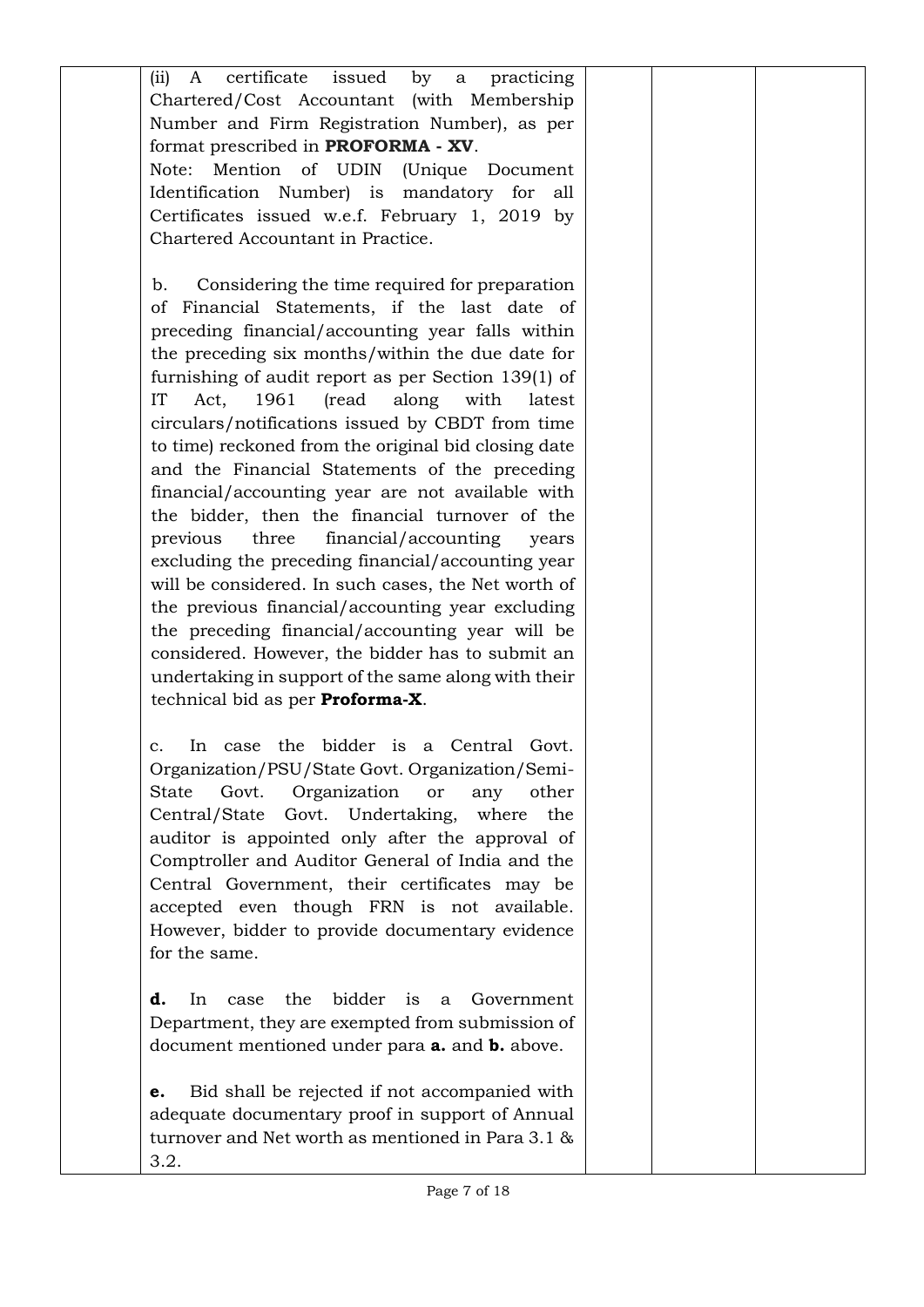| 4.0 | <b>MOBILISATION TIME:</b>                               |  |  |
|-----|---------------------------------------------------------|--|--|
|     |                                                         |  |  |
|     | The bidders must confirm their compliance in their      |  |  |
|     | "technical" bid to complete the mobilization within     |  |  |
|     | 120 (One Hundred Twenty) days from the date of          |  |  |
|     | issuance of Mobilization Notice. Offers without         |  |  |
|     | confirmation of stipulated mobilization time or with    |  |  |
|     | mobilization time more than 120 (One Hundred            |  |  |
|     | Twenty) days shall be summarily rejected. The           |  |  |
|     | bidder shall confirm compliance of this in their        |  |  |
|     | technical bid.                                          |  |  |
| 5.0 | <b>COMMERCIAL EVALUATION CRITERIA:</b>                  |  |  |
|     |                                                         |  |  |
|     | 5.1 The bids are to be submitted in single stage        |  |  |
|     | under Two Bid System i.e. Un-priced Techno-             |  |  |
|     | Commercial Bid and Price Bid together. Only the         |  |  |
|     | Price Bid should contain the quoted price.              |  |  |
|     |                                                         |  |  |
|     | 5.2 The price quoted by the successful bidder           |  |  |
|     | must be firm during the performance of the              |  |  |
|     | contract and not subject to variation on any            |  |  |
|     | account except as mentioned in the bid document.        |  |  |
|     | Any bid submitted with adjustable price quotation       |  |  |
|     | other than the above shall be treated as non-           |  |  |
|     | responsive and rejected.                                |  |  |
|     |                                                         |  |  |
|     | 5.3 Bid Security is not applicable against this         |  |  |
|     | tender. However, bidders shall submit along with        |  |  |
|     | their bid a signed "Bid Security Declaration"           |  |  |
|     | <b>(PROFORMA-V)</b> accepting that, if they withdraw or |  |  |
|     | modify their bids during the period of validity; or if  |  |  |
|     | they are awarded the contract and they fail to sign     |  |  |
|     | the contract; or if they fail to submit performance     |  |  |
|     | security before the deadline defined in the NIT; they   |  |  |
|     | shall be suspended for the period of two years. This    |  |  |
|     | suspension of two years shall be automatic without      |  |  |
|     | conducting any enquiry.                                 |  |  |
|     |                                                         |  |  |
|     | 5.4 Bid Documents/User Id & Password for OIL's          |  |  |
|     | E-Tender portal are not transferable.                   |  |  |
|     |                                                         |  |  |
|     | 5.5 Any bid received in the form of Physical            |  |  |
|     | document/Telex/Cable/Fax/E-mail shall not be            |  |  |
|     | accepted.                                               |  |  |
|     |                                                         |  |  |
|     | 5.6 Bids shall be typed or written in indelible ink.    |  |  |
|     | The bidder or his authorized representative shall       |  |  |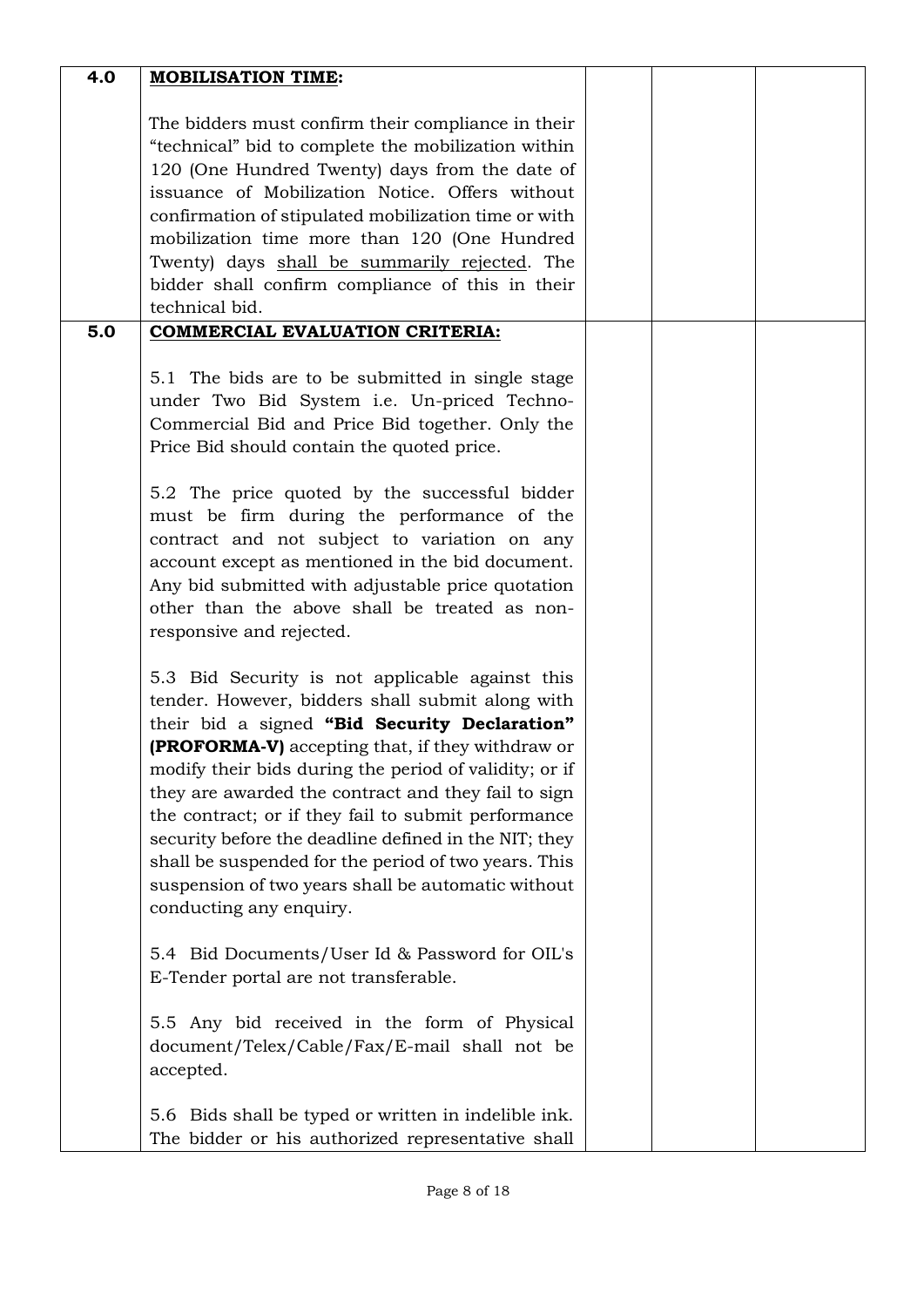| rejected.<br>5.7 Bids shall contain no interlineations, erasures<br>or overwriting except as necessary to correct errors<br>made by bidder, in which case such corrections                                                                                                                                                                                                                                                                                                                                                                                                                                                               |  |
|------------------------------------------------------------------------------------------------------------------------------------------------------------------------------------------------------------------------------------------------------------------------------------------------------------------------------------------------------------------------------------------------------------------------------------------------------------------------------------------------------------------------------------------------------------------------------------------------------------------------------------------|--|
|                                                                                                                                                                                                                                                                                                                                                                                                                                                                                                                                                                                                                                          |  |
| shall be initiated by the persons(s) signing<br>(digitally) the bid. However, white fluid should not<br>be used for making corrections. Any bid not<br>meeting this requirement shall be rejected.<br>5.8 Any bid containing false statement shall be<br>rejected and action shall be taken by Company as<br>per bid document.                                                                                                                                                                                                                                                                                                           |  |
| 5.9 Bidders must quote clearly and strictly in<br>accordance with the price schedule outlined in<br>Price Bidding Format attached under "Notes and<br>Attachments" tab in the main bidding engine of<br>OIL's E-Tender portal; otherwise the bid shall be<br>rejected. All other techno-commercial documents<br>other than price details to be submitted with<br>Unpriced Techno-Commercial Bid as per tender<br>requirement under "Technical Attachment" Tab<br>Page only.<br>5.10 Bidder must accept and comply with the<br>following provisions as given in the Tender<br>Document in toto, failing which offer shall be<br>rejected: |  |
| Firm price<br>(i)<br><b>Bid Security Declaration</b><br>(ii)<br>Period of validity of Bid<br>(iii)<br>Price Schedule<br>(iv)<br>Performance<br>Bank<br>Guarantee/Security<br>(v)<br>deposit<br>Delivery/Completion Schedule<br>(vi)<br>(vii) Scope of work<br>(viii) Guarantee of material/work<br>Liquidated Damages clause<br>(ix)<br>Tax liabilities<br>(x)<br>Arbitration/Resolution of Dispute Clause<br>(xi)<br>Majeure,<br>Liability,<br>Termination,<br>(xii) Force<br>Withholding<br>(xiii) Applicable Laws<br>(xiv) Specifications<br>(xv) Integrity Pact                                                                      |  |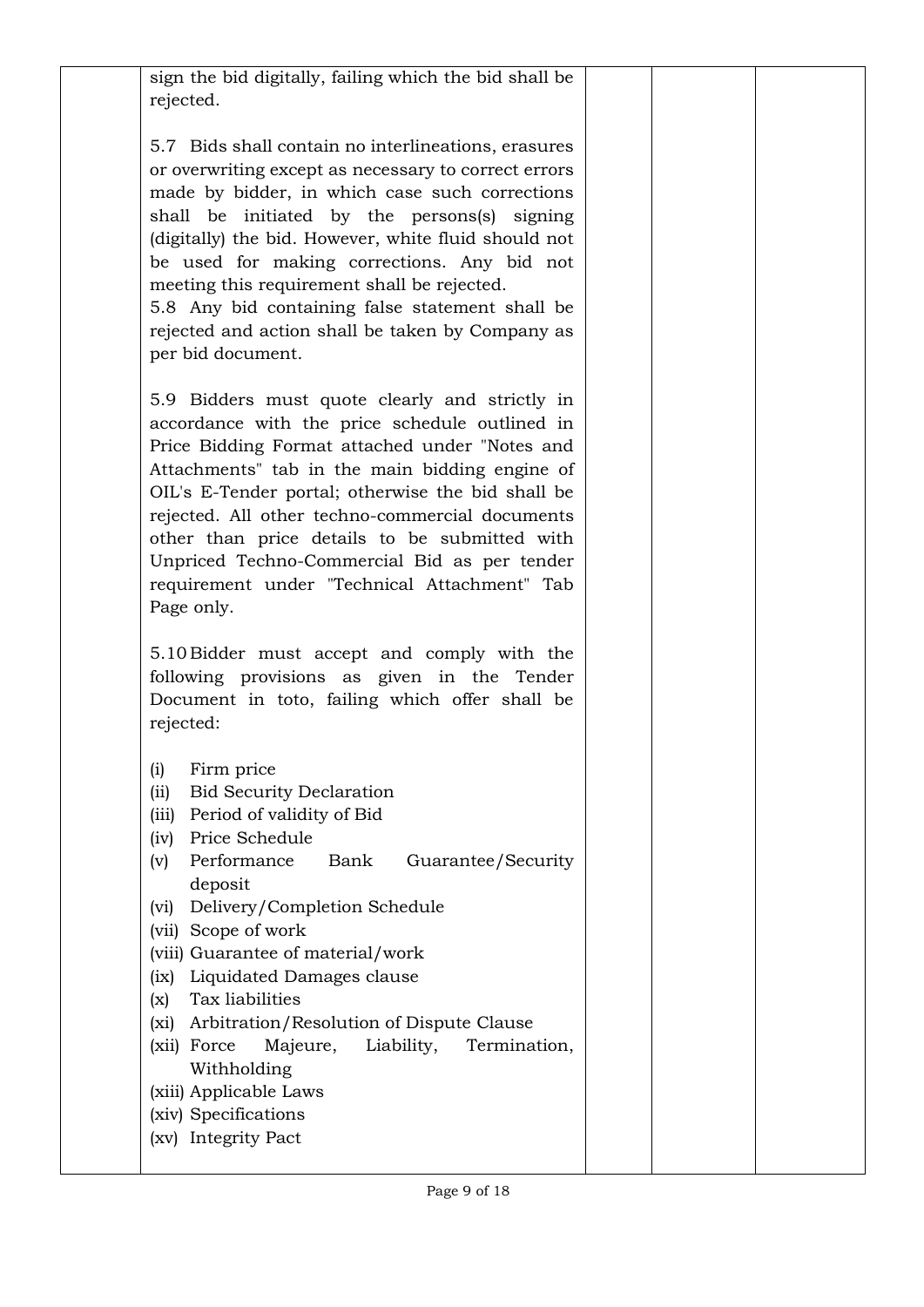|     | 5.11 There should not be any indication of price in<br>the Un-priced Techno-Commercial Bid. A bid shall<br>be straightway rejected if this is given in the Un-<br>priced Techno-Commercial Bid.<br>5.12 Bid received with validity of offer less than 120<br>(one hundred twenty) days from Bid Opening Date<br>shall be rejected.                                                                                                                                                                                                                                                                                                                                                                            |  |  |
|-----|---------------------------------------------------------------------------------------------------------------------------------------------------------------------------------------------------------------------------------------------------------------------------------------------------------------------------------------------------------------------------------------------------------------------------------------------------------------------------------------------------------------------------------------------------------------------------------------------------------------------------------------------------------------------------------------------------------------|--|--|
|     | 5.13 The Integrity Pact is applicable against this<br>tender. OIL shall be entering into an Integrity Pact<br>with the bidders as per format enclosed vide "Part-<br>VI/Integrity Pact" of the tender document. This<br>Integrity Pact proforma has been duly signed<br>digitally by OIL's competent signatory.<br>The<br>proforma has to be returned by the bidder (along<br>with the Un-priced Techno-Commercial Bid) duly<br>signed (digitally) by the same signatory who signed<br>the bid, i.e., who is duly authorized to sign the bid.<br>Uploading the Integrity Pact with digital signature<br>shall be construed that all pages of the Integrity<br>Pact has been signed by the bidder's authorized |  |  |
| 6.0 | signatory who sign the Bid.<br>PRICE EVALUATION CRITERIA:                                                                                                                                                                                                                                                                                                                                                                                                                                                                                                                                                                                                                                                     |  |  |
|     | 6.1 Price bid shall be opened in respect of only the<br>techno-commercially acceptable bidders whose<br>bids have been found to be substantially<br>responsive. A substantially responsive bid is one<br>that meets the terms and conditions of the Tender<br>and/or the acceptance of which bid shall not result<br>in indeterminate liability on OIL.                                                                                                                                                                                                                                                                                                                                                       |  |  |
|     | 6.2 Bidders are required to quote for all the items<br>as per Price Bid Format, otherwise the offer of the<br>bidder shall be straightway rejected.                                                                                                                                                                                                                                                                                                                                                                                                                                                                                                                                                           |  |  |
|     | 6.3 If there is any discrepancy between the unit<br>price and the total price, the unit price shall prevail<br>and the total price shall be corrected. Similarly, if<br>there is any discrepancy between words and figure,<br>the amounts in words shall prevail and shall be<br>adopted for evaluation.                                                                                                                                                                                                                                                                                                                                                                                                      |  |  |
|     | 6.4 The quantities shown against each item in the<br>"Price Bid Format" shall be considered for the<br>purpose of Bid Evaluation. It is, however, to be<br>clearly understood that the assumptions made in                                                                                                                                                                                                                                                                                                                                                                                                                                                                                                    |  |  |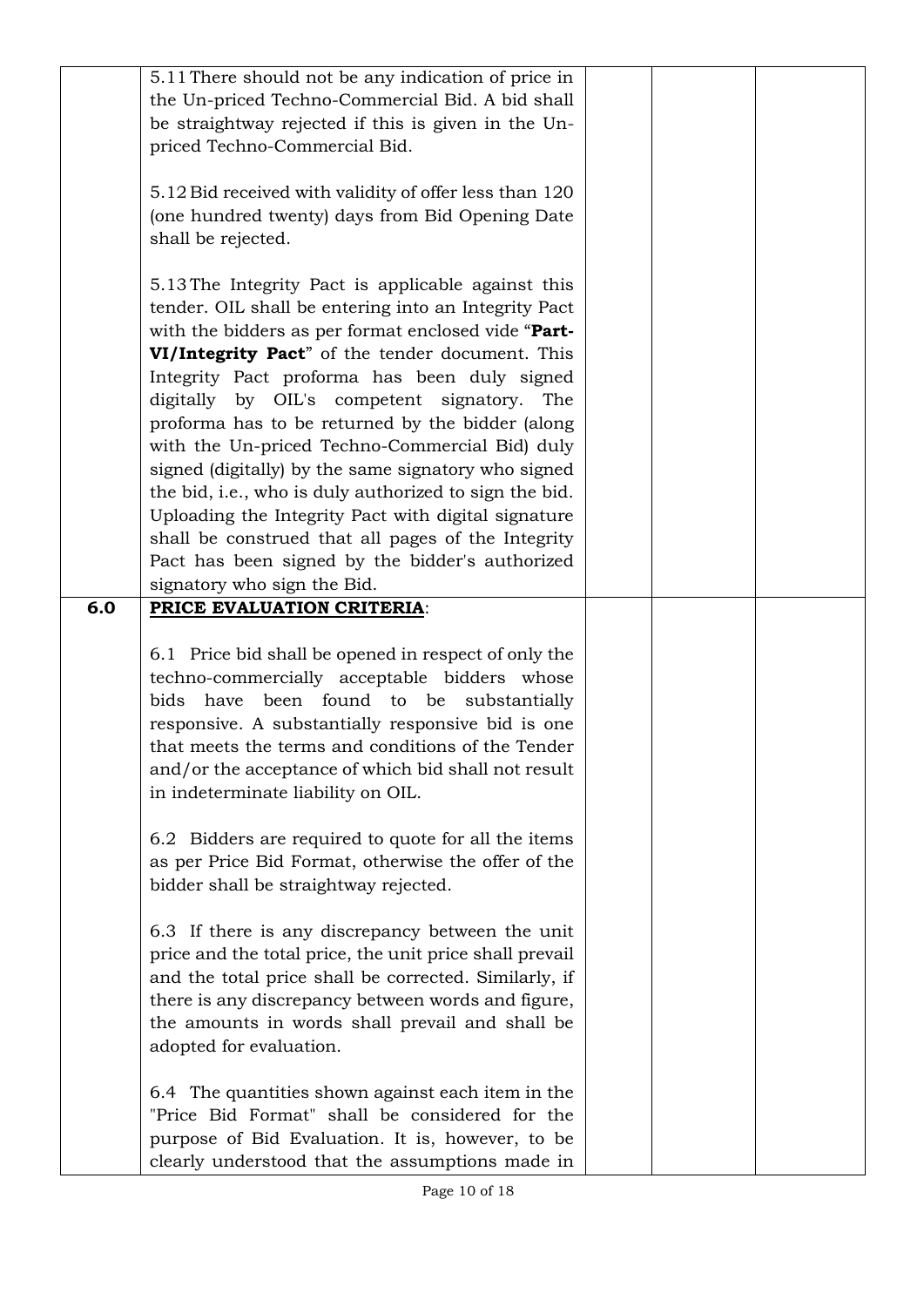| respect of the quantities for various operations are<br>only for the purpose of evaluation of the bid and the<br>Contractor shall be paid on the basis of the actual<br>number of days/parameter, as the case may be.                                                                                          |  |  |
|----------------------------------------------------------------------------------------------------------------------------------------------------------------------------------------------------------------------------------------------------------------------------------------------------------------|--|--|
| 6.5 The bidders are advised not to offer any<br>discount/rebate separately and to offer their prices<br>the Price Bid Format after considering<br>in<br>discount/rebate, if any.                                                                                                                               |  |  |
| 6.6 Conditional and unsolicited discount shall not<br>be considered in evaluation. However, if such<br>bidder happens to be the lowest recommended<br>bidder, unsolicited discount without any condition<br>shall be considered for computing the contract<br>price.                                           |  |  |
| 6.7 In case of identical overall lowest offered rate<br>by more than 1(one) bidder, the selection shall be<br>made by draw of lot between the parties offering the<br>same overall lowest price.                                                                                                               |  |  |
| 6.8 Price Bids shall be evaluated on overall lowest<br>cost to OIL (L-1 offer) basis i.e. considering total<br>quoted price for all services including applicable<br>GST (CGST & SGST/UTGST or IGST).                                                                                                          |  |  |
| 6.9 OIL shall prefer to deal with registered bidder<br>under GST. Therefore, bidders are requested to get<br>themselves registered under GST, if not registered<br>yet.                                                                                                                                        |  |  |
| However, in case any unregistered bidder is<br>submitting their bid, their prices shall be loaded<br>with applicable GST while evaluation of bid. Where<br>OIL is entitled for input credit of GST, the same<br>shall be considered for evaluation of bid as per<br>evaluation methodology of tender document. |  |  |
| 6.10 Price Bid uploaded without giving any of the<br>details of the taxes (Including rates and amounts)<br>shall be considered as inclusive of all taxes<br>including GST.                                                                                                                                     |  |  |
| When a bidder mentions taxes as extra without<br>specifying the rates & amount, the offer shall be<br>loaded with maximum value towards taxes received<br>against the tender for comparison purposes. If the                                                                                                   |  |  |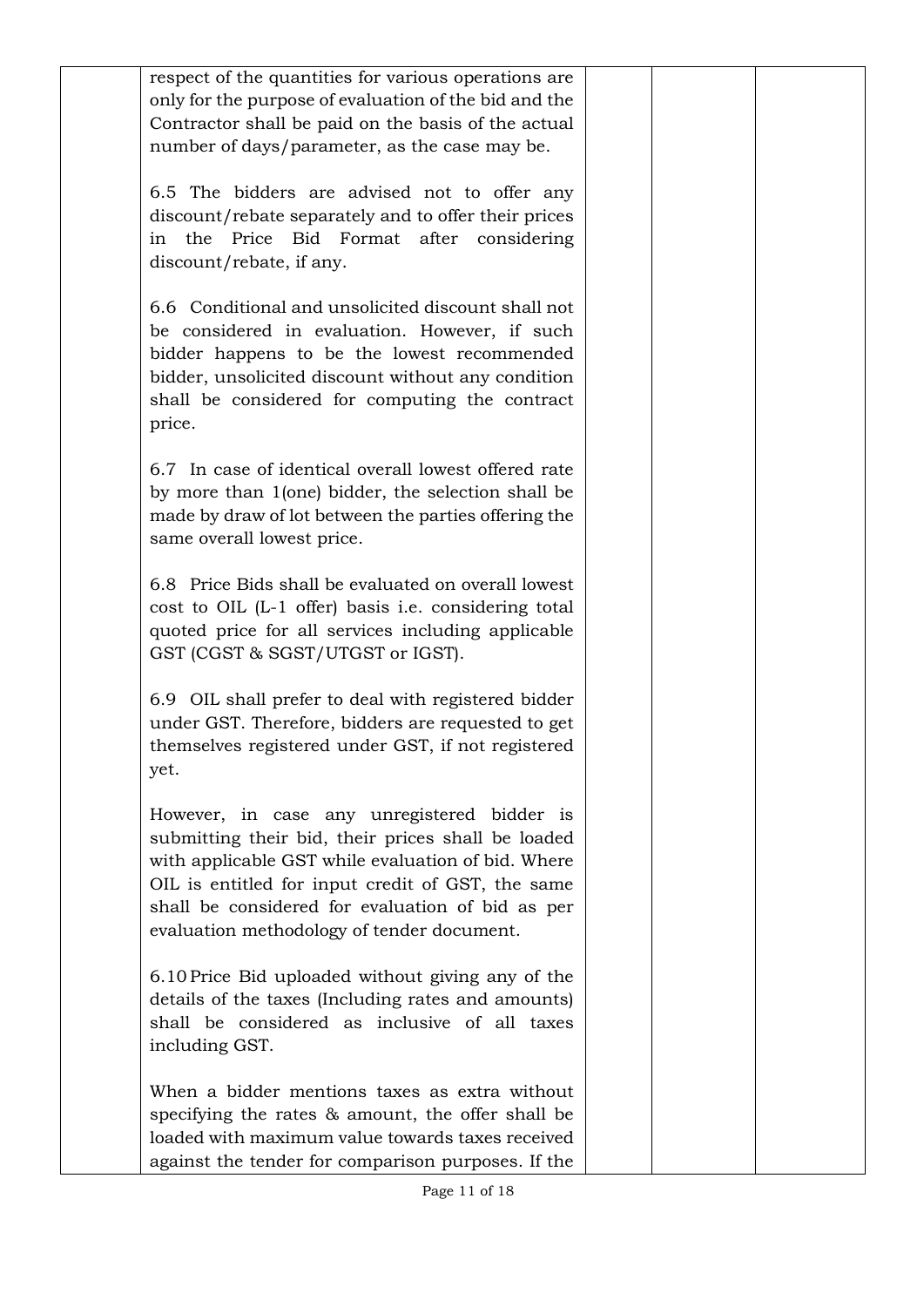|     | bidder emerges as lowest bidder after such loading,<br>in the event of order on that bidder, taxes<br>mentioned<br>by<br>OIL<br>the<br>Purchase<br>on<br>Order/Contracts shall be binding on the bidder.<br>6.11 Input Tax Credit on GST (Goods & Service Tax)<br>for this service is NOT available to OIL & the bids<br>shall be evaluated based on total price including<br>GST.                                                                                                                                                                                                                                                                                                                                                                                                                                                                                                                                                                                                                                                                                                                                                                                                                                                                                                                                                                                                                                                                                                                               |  |  |
|-----|------------------------------------------------------------------------------------------------------------------------------------------------------------------------------------------------------------------------------------------------------------------------------------------------------------------------------------------------------------------------------------------------------------------------------------------------------------------------------------------------------------------------------------------------------------------------------------------------------------------------------------------------------------------------------------------------------------------------------------------------------------------------------------------------------------------------------------------------------------------------------------------------------------------------------------------------------------------------------------------------------------------------------------------------------------------------------------------------------------------------------------------------------------------------------------------------------------------------------------------------------------------------------------------------------------------------------------------------------------------------------------------------------------------------------------------------------------------------------------------------------------------|--|--|
|     | on the evaluation of<br>6.12 Based<br>techno-<br>commercially qualified bidders, the job shall be<br>awarded to L-1 bidder.                                                                                                                                                                                                                                                                                                                                                                                                                                                                                                                                                                                                                                                                                                                                                                                                                                                                                                                                                                                                                                                                                                                                                                                                                                                                                                                                                                                      |  |  |
| 7.0 | <b>GENERAL:</b><br>7.1 In case bidder takes exception to any clause of<br>bidding document not covered under BEC/BRC,<br>then the Company has the discretion to load or<br>reject the offer on account of such exception if the<br>bidder does not withdraw/modify the deviation<br>when/as advised by company. The loading so done<br>by the company shall be final and binding on the<br>bidders. No deviation shall however be accepted in<br>the clauses covered under BEC/BRC.<br>7.2 To ascertain the substantial responsiveness of<br>the bid the Company reserves the right to ask the<br>bidder for clarification in respect of clauses covered<br>under BEC/BRC also and such clarifications<br>fulfilling the BEC/BRC clauses in toto must be<br>received on or before the deadline given by the<br>company, failing which the offer shall be shall be<br>evaluated based on the submission. However, mere<br>submission of such clarification shall not make the<br>offer responsive, unless company is satisfied with<br>the substantial responsiveness of the offer.<br>7.3 If any of the clauses in the BEC/BRC<br>contradict with other clauses of bidding document<br>elsewhere, the clauses in the BEC/BRC shall<br>prevail.<br>7.4 Bidder(s)<br>that<br>requisite<br>must<br>note<br>information(s)/financial values etc. as required in<br>the BEC/BRC & Tender are clearly understandable<br>from the supporting documents submitted by the<br>Bidder(s); otherwise Bids shall be rejected. |  |  |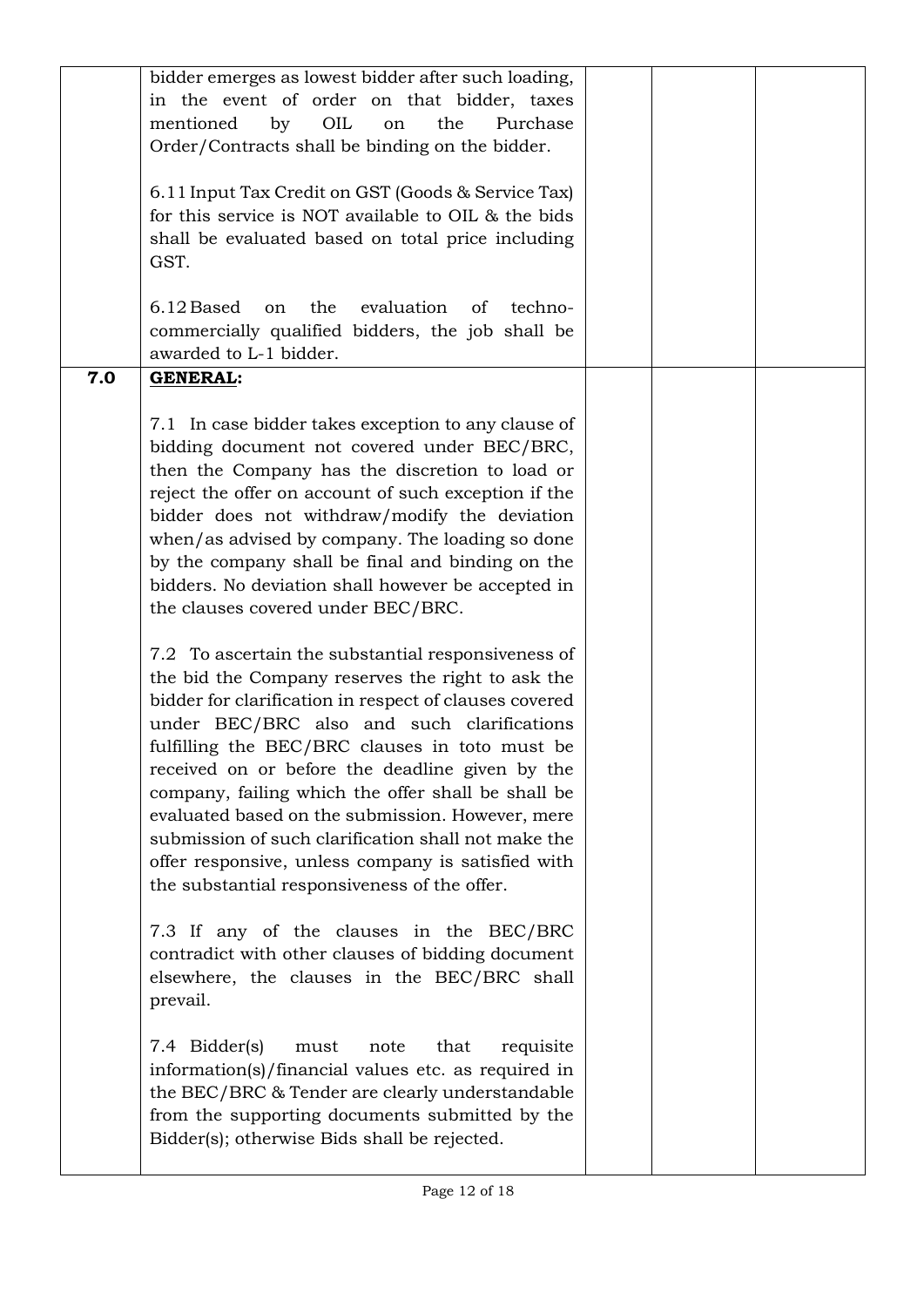|     | 7.5 OIL shall not be responsible for delay, loss or            |  |  |
|-----|----------------------------------------------------------------|--|--|
|     | non-receipt of applications for participating in the           |  |  |
|     | bid sent by mail and shall not entertain any                   |  |  |
|     | correspondence in this regard.                                 |  |  |
|     |                                                                |  |  |
|     | 7.6 The originals of such documents [furnished by              |  |  |
|     |                                                                |  |  |
|     | bidder(s) shall have to be produced by bidder(s) to            |  |  |
|     | OIL as and when asked for.                                     |  |  |
| 8.0 | PURCHASE PREFERENCE CLAUSE:                                    |  |  |
|     |                                                                |  |  |
|     | 8.1 PURCHASE<br><b>PREFERENCE</b><br><b>TO</b><br>MSE          |  |  |
|     | <b>BIDDERS:</b> Purchase Preference to Micro and Small         |  |  |
|     | Enterprises is applicable for this tender.                     |  |  |
|     |                                                                |  |  |
|     | 8.1.1 In case participating MSEs Quote price within            |  |  |
|     | price band of L1+15%, such MSE shall be                        |  |  |
|     | considered for award of contract by bringing down              |  |  |
|     | their price to L1 price in a situation where L1 price          |  |  |
|     | is from someone other than a MSE.                              |  |  |
|     |                                                                |  |  |
|     | 8.1.2 In case of more than one such MSE qualifying             |  |  |
|     | for 15% purchase preference, the contract shall be             |  |  |
|     | awarded to lowest eligible MSE amongst the MSEs                |  |  |
|     | qualifying for 15% purchase preference.                        |  |  |
|     |                                                                |  |  |
|     | 8.1.3 Documentation required to be submitted                   |  |  |
|     | by MSEs: Categorization and various criteria                   |  |  |
|     | applicable to MSE bidders shall be guided by the               |  |  |
|     | Notification No. CG-DL-E-26062020-<br>Gazette                  |  |  |
|     | 220191 dated 26.06.2020 and Amendment vide                     |  |  |
|     | Gazette<br>Notification no.<br>CG-DL-E-16062021-               |  |  |
|     | 227649<br>DATED 16th June 2021 issued by                       |  |  |
|     | MINISTRY OF MICRO, SMALL AND MEDIUM                            |  |  |
|     |                                                                |  |  |
|     | ENTERPRISES. The existing enterprises registered               |  |  |
|     | under EM- Part-II or UAM till 30 <sup>th</sup> June'2020 shall |  |  |
|     | continue to be valid only up to the 31 <sup>st</sup> December, |  |  |
|     | 2021.                                                          |  |  |
|     |                                                                |  |  |
|     | Bidder claiming the MSE status (MSE-General,                   |  |  |
|     | MSE-SC/ST, MSE-Woman) against this tender has                  |  |  |
|     | to submit the following documents along with the               |  |  |
|     | technical bid for availing the benefits applicable to          |  |  |
|     | MSEs.                                                          |  |  |
|     |                                                                |  |  |
|     | Udyam Registration Number with Udyam<br>1.                     |  |  |
|     | Registration Certificate                                       |  |  |
|     | or                                                             |  |  |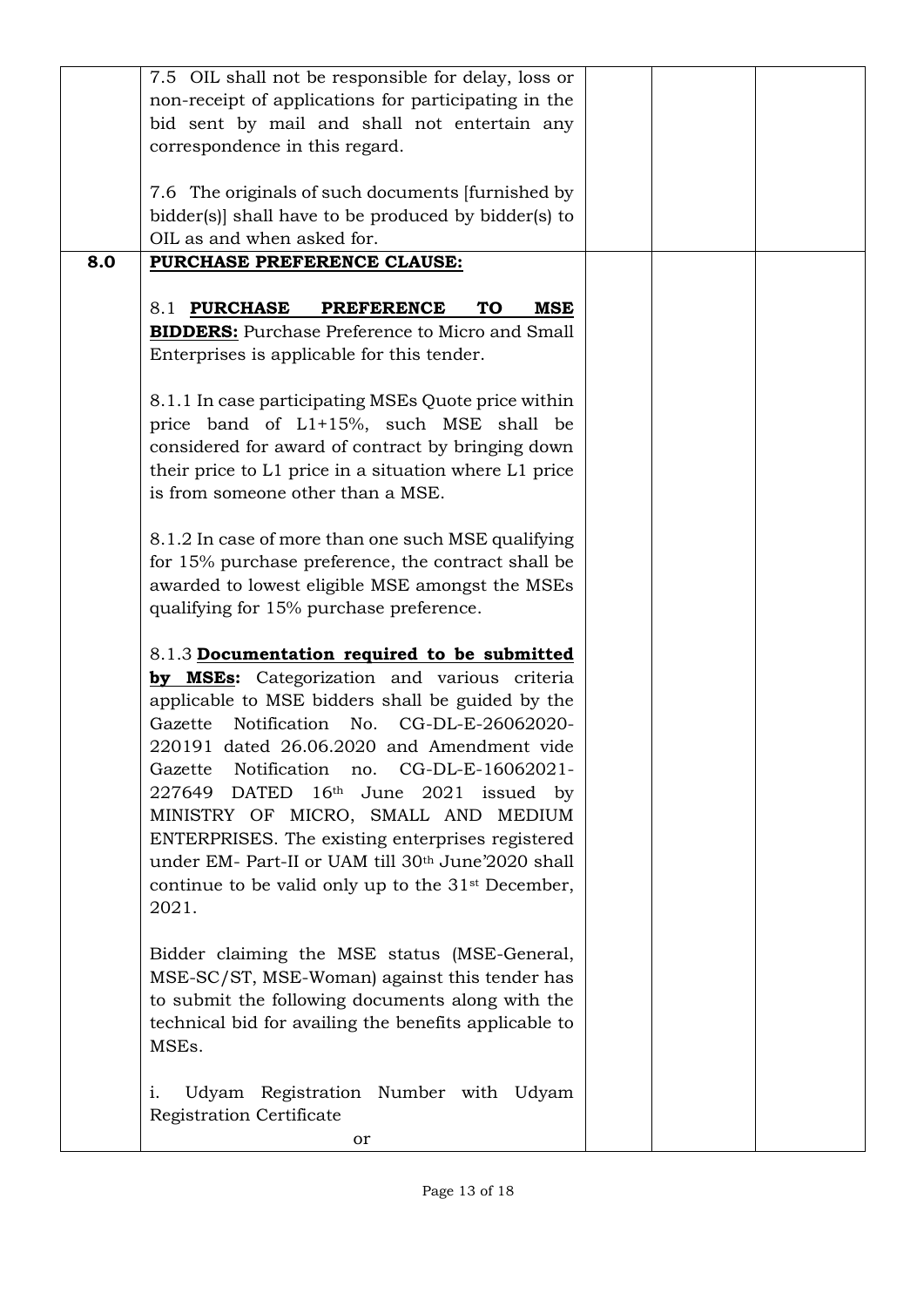|     | ii. Proof of registration with District Industry        |  |  |
|-----|---------------------------------------------------------|--|--|
|     | Khadi<br>and<br>Village<br>Centers<br>Industries<br>or  |  |  |
|     | Commission or Khadi and Village Industries Board        |  |  |
|     | or Coir Board or National Small Industries              |  |  |
|     |                                                         |  |  |
|     | Corporation or Directorate of Handicrafts and           |  |  |
|     | Handloom or Udyog Aadhaar registration or               |  |  |
|     | registration with any other body specified by           |  |  |
|     | Ministry of MSME.                                       |  |  |
|     |                                                         |  |  |
|     | Note: In case bidding MSE is owned by Schedule          |  |  |
|     | Caste or Schedule Tribe or Woman entrepreneur,          |  |  |
|     | valid documentary evidence issued by the agency         |  |  |
|     |                                                         |  |  |
|     | who has registered the bidder as MSE owned by           |  |  |
|     | SC/ST/Woman entrepreneur should also<br>be              |  |  |
|     | enclosed.                                               |  |  |
|     |                                                         |  |  |
|     | 8.2 PURCHASE PREFERENCE POLICY (LINKED                  |  |  |
|     | WITH LOCAL CONTENT)<br><b>(PP-LC):</b> Purchase         |  |  |
|     | preference policy-linked with Local Content (PP-LC)     |  |  |
|     | notified vide letter no. FP-20013/2/2017-FP-PNG         |  |  |
|     | dated 17th November, 2020 of MoPNG shall be             |  |  |
|     |                                                         |  |  |
|     | applicable in this tender. Bidders to check the         |  |  |
|     | provisions of the Notification for their eligibility to |  |  |
|     | bid and seek benefits for Purchase preference,          |  |  |
|     | accordingly. Purchase<br>preference<br>shall<br>be      |  |  |
|     | applicable as per the Notification(s) and any           |  |  |
|     | amendment thereof.                                      |  |  |
|     |                                                         |  |  |
|     | seeking benefits, under<br><b>Bidders</b><br>Purchase   |  |  |
|     | Preference Policy (linked with Local Content) (PP-      |  |  |
|     | LC) shall have to comply with all the provisions of     |  |  |
|     |                                                         |  |  |
|     | the notification no. $FP-20013/2/2017-FP-PNG$           |  |  |
|     | 17th November, 2020 or subsequent<br>dated              |  |  |
|     | amendments, if any.                                     |  |  |
| 9.0 | <b>AWARD OF CONTRACT:</b> The contract for hiring of    |  |  |
|     | the tendered services shall be awarded as below:        |  |  |
|     |                                                         |  |  |
|     | L-1 bidder is a MSE bidder: In case if the L1<br>А.     |  |  |
|     | bidder is a MSE bidder, the contract shall be           |  |  |
|     | awarded to the L1 MSE bidder.                           |  |  |
|     |                                                         |  |  |
|     | L-1 Bidder is other than MSE bidder: In case<br>В.      |  |  |
|     | if the L1 bidder is non MSE, then preference shall      |  |  |
|     | be given to the lowest eligible MSE bidder falling      |  |  |
|     |                                                         |  |  |
|     | within the price band of $L1+15%$ . If such MSE         |  |  |
|     | bidder agrees to match the price of L1 bidder, then     |  |  |
|     | the contract shall be awarded to them, else offer       |  |  |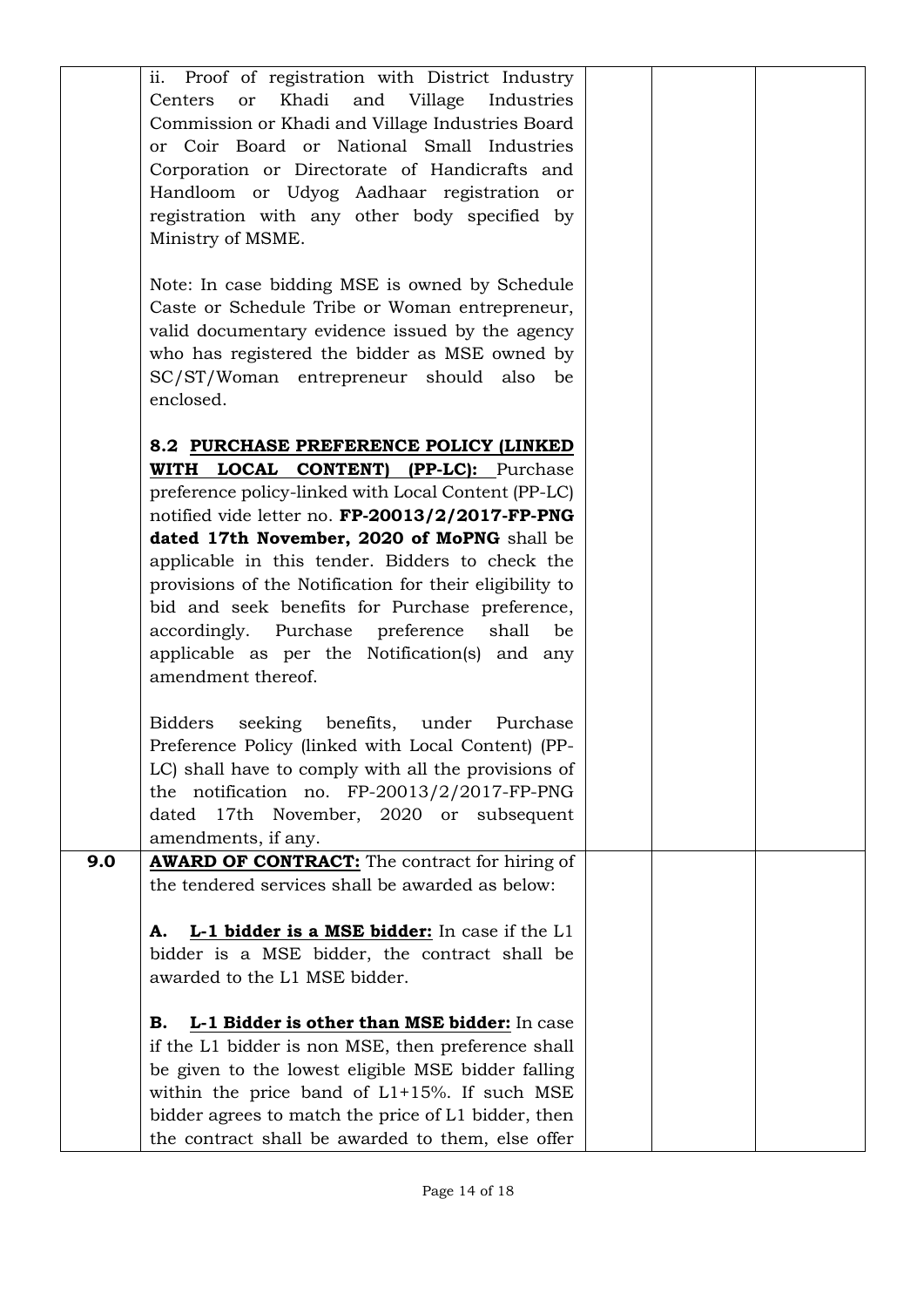|      | shall be given to the next higher MSE bidder within<br>price band of L1+15% and so on.                      |  |  |
|------|-------------------------------------------------------------------------------------------------------------|--|--|
|      | If none of the MSE bidders within price band of                                                             |  |  |
|      | $L1+15%$ accept the L1 price, then preference shall<br>be given to the lowest eligible Class I PPLC bidder  |  |  |
|      | falling within the price band of $L1+20\%$ . If such                                                        |  |  |
|      | Class I PPLC bidder agrees to match the price of L1                                                         |  |  |
|      | bidder, then the contract shall be awarded to them,<br>else offer shall be given to the next higher Class I |  |  |
|      | PPLC bidder within price band of $L1+20\%$ and so                                                           |  |  |
|      | on. In case none of the Class I PPLC bidder within                                                          |  |  |
|      | price band of $L1+20\%$ accept the L1 price, then the<br>contract shall be awarded to L1 bidder.            |  |  |
|      | Note: In case a bidder is eligible to seek benefits                                                         |  |  |
|      | PP-LC policy<br>as<br>well<br><b>Public</b><br>under<br>as                                                  |  |  |
|      | Procurement Policy for MSEs - Order 2012, then                                                              |  |  |
|      | the bidders should categorically seek benefits<br>against only one of the two policies i.e. either          |  |  |
|      | PP-LC or MSE policy. Bidder to categorically                                                                |  |  |
|      | confirm under which policy i.e. PP-LC or MSE,                                                               |  |  |
|      | they want to avail the benefit and to submit<br>requisite document/certificate in support to                |  |  |
|      | avail this benefit. The bids shall be evaluated                                                             |  |  |
|      | based on their declaration. No benefit shall be                                                             |  |  |
|      | given if the bid is submitted without any above<br>declaration along with supporting document as            |  |  |
|      | per the respective policies.                                                                                |  |  |
| 10.0 | THIRD PARTY INSPECTION: Oil India Limited                                                                   |  |  |
|      | (OIL) has engaged 09 (Nine) Independent Inspection<br>Agencies to verify and certify of various documents   |  |  |
|      | required against BEC/BRC of the tender. The list                                                            |  |  |
|      | of these Independent Inspection Agencies along<br>with their email ID's is attached as <b>ANNEXURE-II</b> . |  |  |
|      |                                                                                                             |  |  |
|      | 10.1 The Bidders have to get verified and certified                                                         |  |  |
|      | the various documents required against BEC/BRC<br>of the tender by any one of the above Independent         |  |  |
|      | Inspection Agencies and submit the duly certified                                                           |  |  |
|      | Inspection Certificate by the Inspection Agencies                                                           |  |  |
|      | along with the Technical Bid of the Tender. All<br>Charges of the Third-Party Independent Inspection        |  |  |
|      | Agencies<br>towards<br>verification<br>of<br>bidder's                                                       |  |  |
|      | documents and certification thereof shall be borne                                                          |  |  |
|      | by the respective bidders and payments on account<br>of above inspection, verification and certification    |  |  |
|      | shall be made directly by the Bidder to the                                                                 |  |  |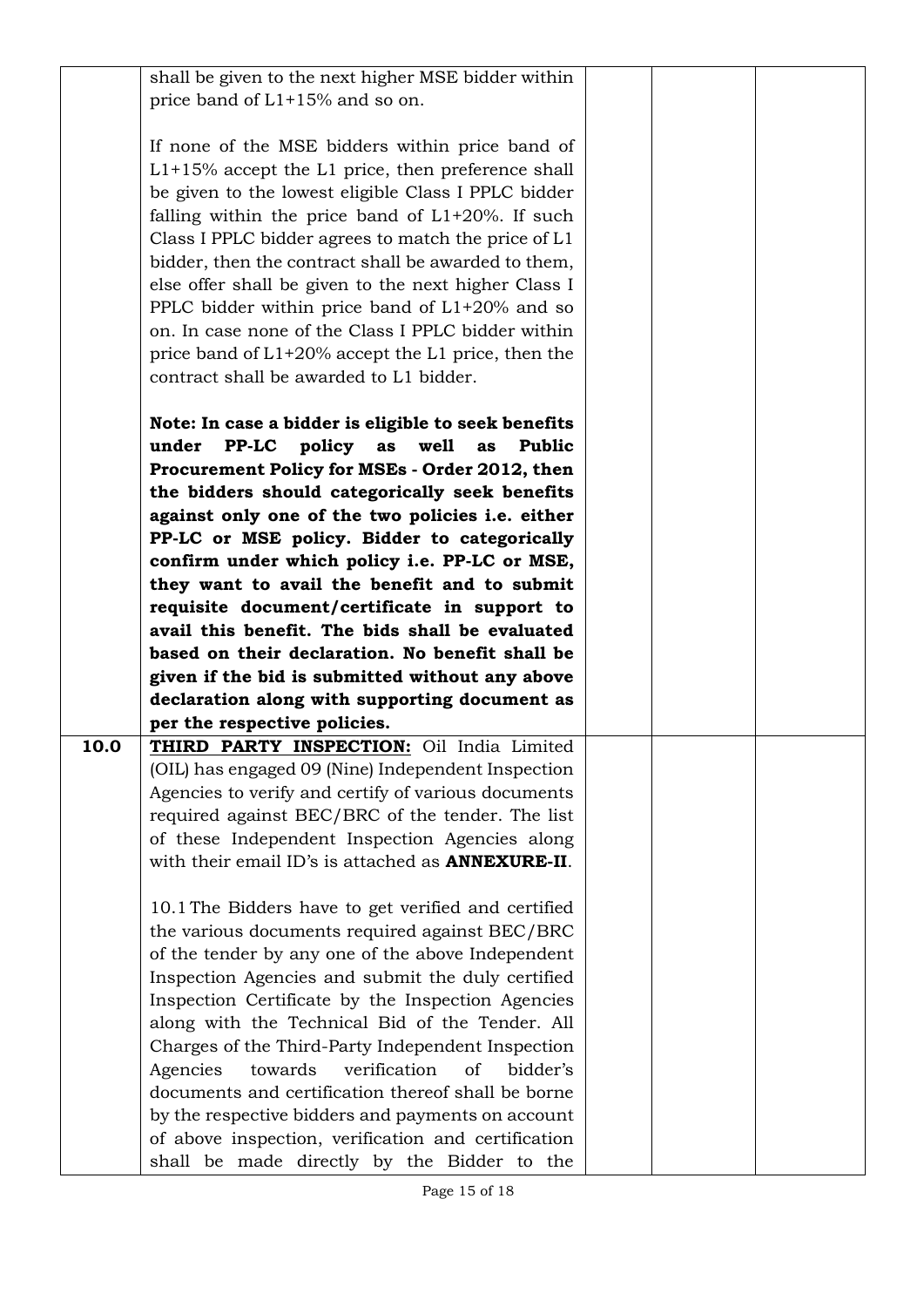Inspection Agency(s). OIL shall not be responsible for any payment dispute between Bidders and Third Party Inspection Agencies.

10.2 As mentioned above, Bidder(s) have to submit the verified documents along with the Technical Bids. Bid submitted with un-verified supporting documents shall not be considered. However, in case a bidder submits its bid along with all relevant supporting documents as per BEC/BRC without getting all/some of them verified by the designated Independent Inspection agency, such bid can be provisionally considered provided it is accompanied by an Undertaking by the Bidder on their official letterhead to submit the duly verified copies/verification certificate within 07 (Seven) days of bid opening. Company shall neither send any reminder nor seek any clarification in this regard from such bidders, and the bid shall be rejected outright if the bidder fails to submit the verified copies/verification certificate within 07 (Seven) days of bid opening at its own risk and responsibility.

10.3 The methodology of inspection/verification of documents is broadly as under but not limited to:

(a) It is obligatory on the part of the interested Bidders, who choose to participate against the tender, to understand the tender requirements in entirety and the requisite documents sought for in support of the Bid Evaluation Criteria/Bid Rejection Criteria (BEC/BRC) mentioned in the tender in particular. The Bidder must produce all the appropriate documents before any of the OIL's empanelled third party certifying agencies for verification/certification. Neither OIL nor the third party certifying agency shall be held accountable in any manner regarding the choice of documents by the bidder for verification. Therefore, getting the appropriate documents inspected/verified by the agency in support of BEC/BRC clauses is the sole responsibility of the Bidder.

(b) The prospective bidder shall contact any of the empanelled inspection agencies. The agency shall go through the Tender Document, especially the requirements of BEC/BRC and list the documents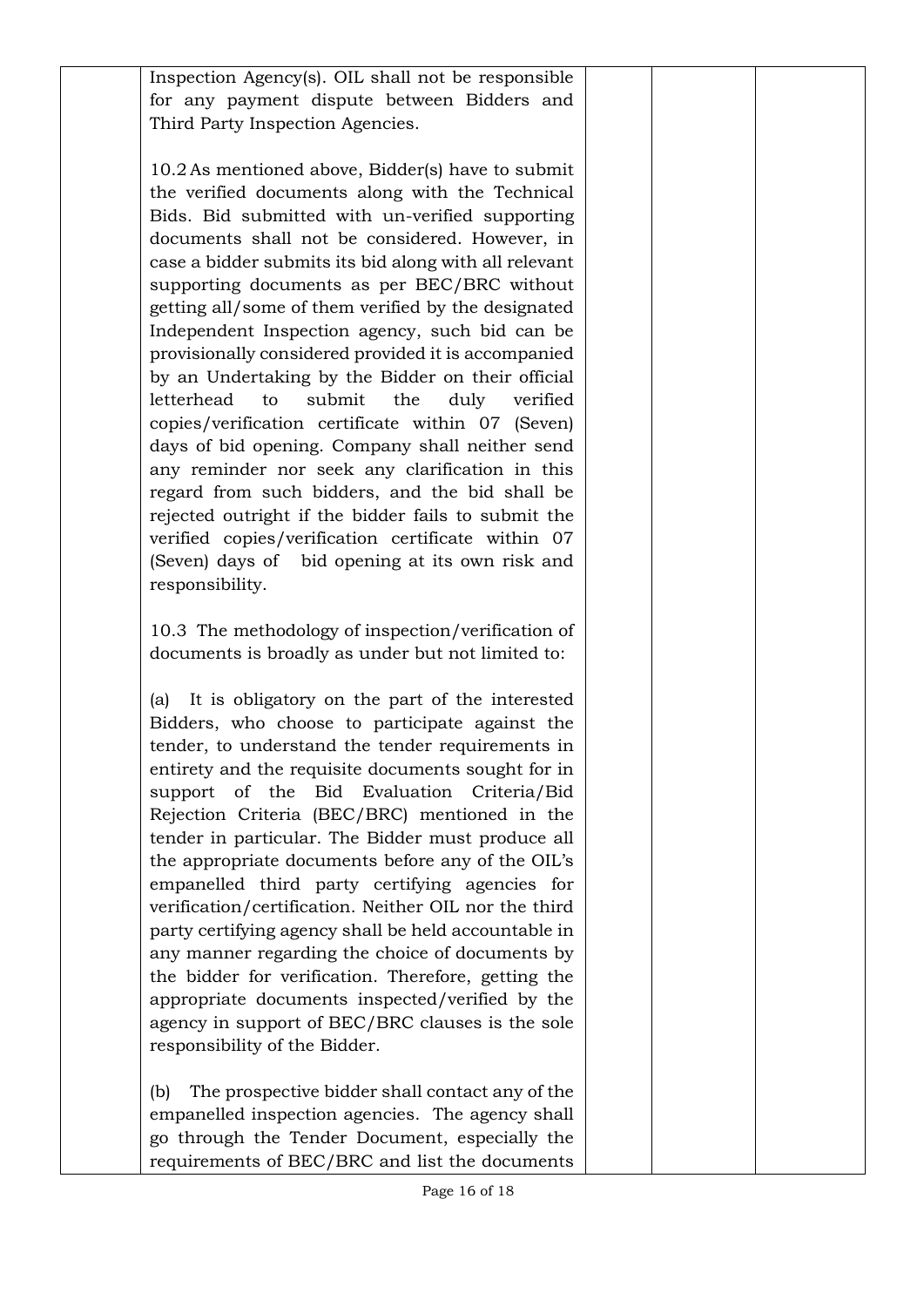| They shall<br>verified.<br>depute<br>their<br>be<br>to   |  |  |
|----------------------------------------------------------|--|--|
| qualified/competent inspector to the Bidder's            |  |  |
| premises to check the original documents and             |  |  |
| certify the copies which the bidder shall submit         |  |  |
| along with their bids. OIL shall reserve the right to    |  |  |
| ask the inspection agencies to verify the documents      |  |  |
| with source, if required at no extra cost to OIL.        |  |  |
| Verification of documents by OIL's empanelled            |  |  |
| third party agency shall not automatically make          |  |  |
| the bidder eligible for award of contract.               |  |  |
|                                                          |  |  |
| Verification of documents (but not limited to)<br>(c)    |  |  |
| are normally categorised as under:                       |  |  |
| <b>General Requirement:</b><br>≻                         |  |  |
| Check Bidder's PAN Card                                  |  |  |
| Check Bidder's GST Certificate<br>$\bullet$              |  |  |
| Check ITR of company                                     |  |  |
| Check Bidder's Certificate of Incorporation -            |  |  |
| Domestic Bidder.                                         |  |  |
|                                                          |  |  |
| Additional Documents : (If applicable<br>➤               |  |  |
| against the tender)                                      |  |  |
| Joint Ventures Agreements – To cross-check               |  |  |
| with JV Partners                                         |  |  |
| Consortium Agreements - To cross-check<br>$\bullet$      |  |  |
| with Consortium Partners                                 |  |  |
| Holding/Parent/Subsidiary/Sister                         |  |  |
| Subsidiary/Co-Subsidiary Company<br>To                   |  |  |
| check the Share Holding pattern                          |  |  |
| <b>Technical Criteria</b>                                |  |  |
| ➤<br>check Experience Proof- Completion<br>To            |  |  |
| Certificates, Reference contact verification,            |  |  |
| Original Work Order/Contract Copy and any                |  |  |
| other<br>document(s), if called for                      |  |  |
| vide BEC/BRC of the Tender.                              |  |  |
|                                                          |  |  |
| <b>Financial Criteria</b><br>≻                           |  |  |
| Check and verify Audited Balance Sheet/CA<br>certificate |  |  |
| To check the Line of Credit, if incorporated in          |  |  |
| the tender.                                              |  |  |
|                                                          |  |  |
| Note: If any documents LOI/LOA/Contracts etc.            |  |  |
| are submitted towards BEC/BRC experience                 |  |  |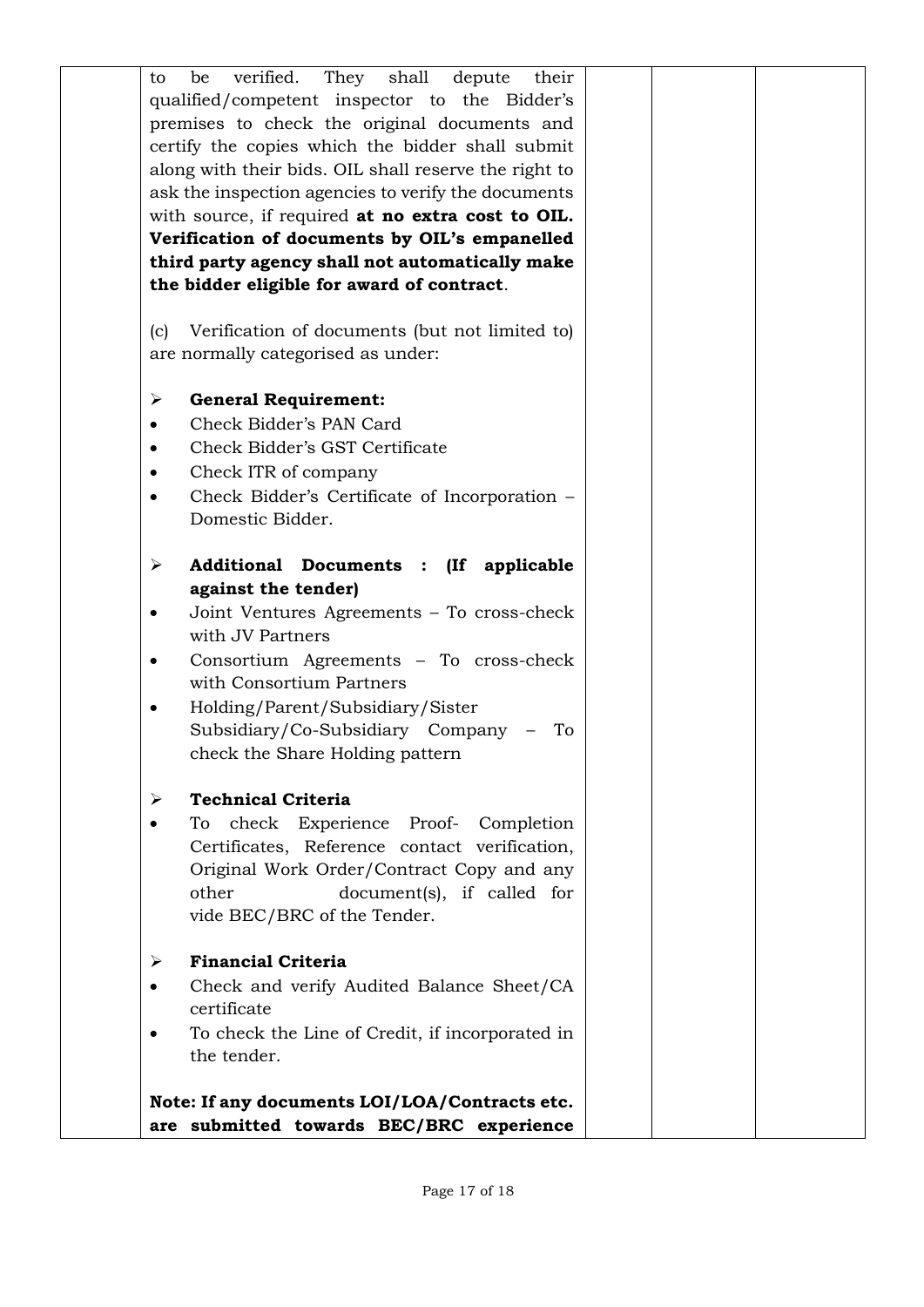|      | criteria issued by Oil India Limited, such<br>documents need not be verified by TPI agency. |  |  |
|------|---------------------------------------------------------------------------------------------|--|--|
| 11.0 | The bidder shall strictly comply with the provisions                                        |  |  |
|      | of the Competition Act, 2002, more particularly,                                            |  |  |
|      | Section-3 of the Act. Any violation the provisions of                                       |  |  |
|      | the Act shall attract penal action under the Act.                                           |  |  |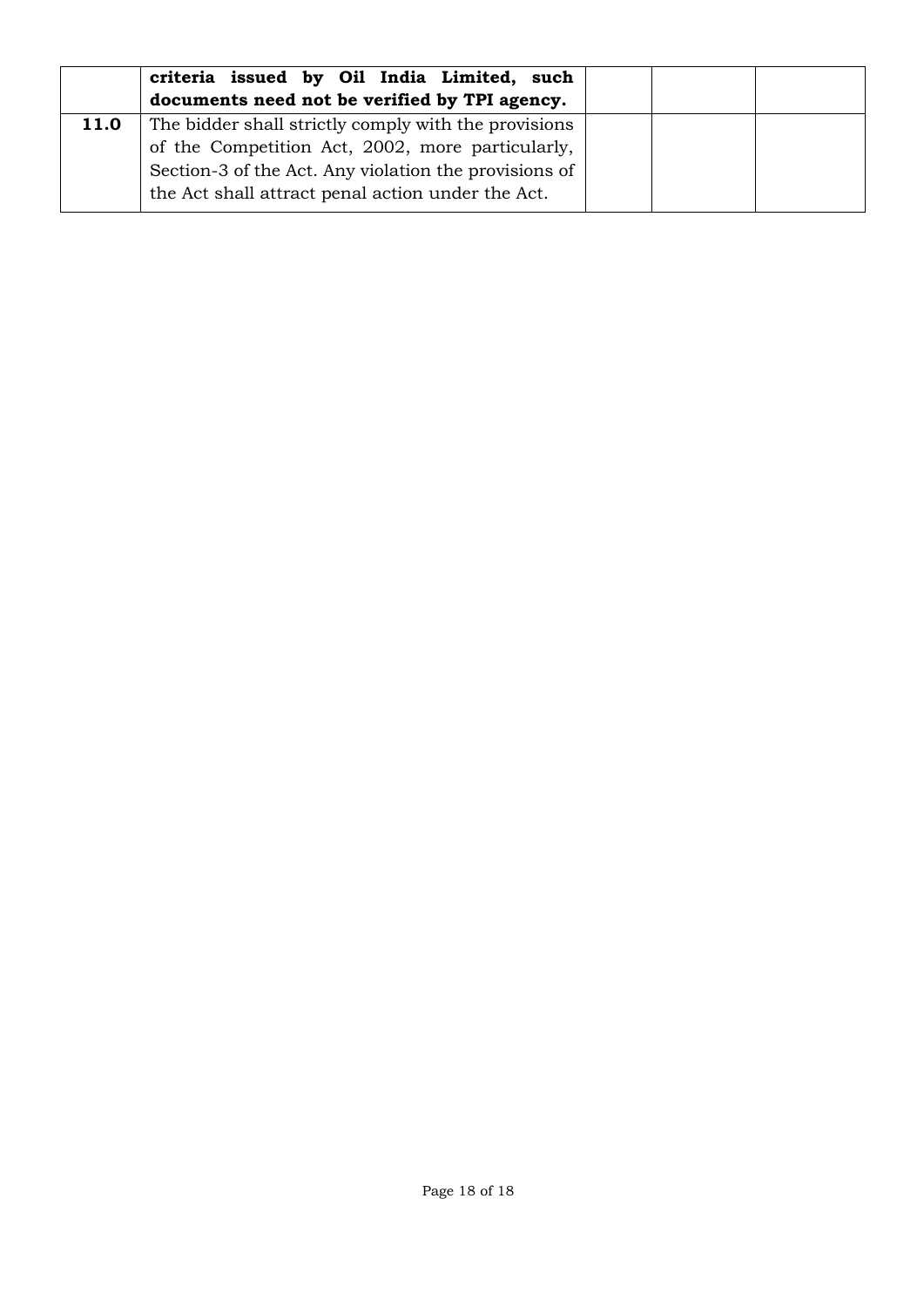|             | OIL INDIA LIMITED<br>(A Government of India Enterprise)<br>Duliajan, Assam                                                                                                                                                                                                    |            |                       |                                                        |                           |                                                   |                                            |                                     |
|-------------|-------------------------------------------------------------------------------------------------------------------------------------------------------------------------------------------------------------------------------------------------------------------------------|------------|-----------------------|--------------------------------------------------------|---------------------------|---------------------------------------------------|--------------------------------------------|-------------------------------------|
|             | DESCRIPTION OF WORK/SERVICE: Hiring the services of 03 units of compact effluent treatment plant (ETP) packages for treatment of produced formation water under OIL's<br>production installations for a period of 03 (Three) years, with a provision for Framework Agreement. |            |                       |                                                        |                           |                                                   |                                            |                                     |
|             | PRICE BID FORMAT: E-TENDER No. CDO8868P22                                                                                                                                                                                                                                     |            |                       |                                                        |                           |                                                   |                                            |                                     |
|             | <b>NAME OF BIDDER</b>                                                                                                                                                                                                                                                         |            |                       |                                                        |                           |                                                   |                                            |                                     |
|             | <b>Bidder's GST No.</b><br><b>SAC/HSN Code</b>                                                                                                                                                                                                                                |            |                       |                                                        |                           |                                                   |                                            |                                     |
|             |                                                                                                                                                                                                                                                                               |            |                       |                                                        |                           |                                                   |                                            |                                     |
|             | Select the benefit sought under the Policy                                                                                                                                                                                                                                    |            |                       |                                                        |                           |                                                   |                                            |                                     |
| Item<br>No. | <b>Description of Services</b><br>(For detailed description of Services Refer SOQ)                                                                                                                                                                                            | <b>UOM</b> | Estimated<br>Quantity | Rate (Rs.) to be Applicable<br>quoted<br>Excluding GST | <b>GST Rate</b><br>in $%$ | Applicable GST<br>(Select from Drop<br>down List) | Total Amount (Rs.)<br><b>Excluding GST</b> | Total Amount (Rs.)<br>Including GST |
|             |                                                                                                                                                                                                                                                                               |            | $\mathbf{A}$          | $\mathbf{B}$                                           | $\mathbf{C}$              |                                                   | $D = A * B$                                | $E = D + (D * C)$                   |
| 10          | Mobilization charge per package/unit                                                                                                                                                                                                                                          | <b>LSM</b> | 3                     |                                                        |                           |                                                   | 0.00                                       | 0.00                                |
| 20          | Hiring charges per package/unit (Package Capacity:<br>250KLPD)                                                                                                                                                                                                                | <b>DAY</b> | 1095                  |                                                        |                           |                                                   | 0.00                                       | 0.00                                |
| 30          | Hiring charges per package/unit (Package<br>Capacity:<br>300KLPD)                                                                                                                                                                                                             | <b>DAY</b> | 1095                  |                                                        |                           |                                                   | 0.00                                       | 0.00                                |
| 40          | Hiring charges per package/unit (Package Capacity:<br>500KLPD)                                                                                                                                                                                                                | <b>DAY</b> | 1095                  |                                                        |                           |                                                   | 0.00                                       | 0.00                                |
| 50          | Operating Charges per package/unit (Package Capacity:<br>250KLPD)                                                                                                                                                                                                             | <b>DAY</b> | 1095                  |                                                        |                           |                                                   | 0.00                                       | 0.00                                |
| 60          | Operating Charges per package/unit (Package Capacity:<br>300KLPD)                                                                                                                                                                                                             | <b>DAY</b> | 1095                  |                                                        |                           |                                                   | 0.00                                       | 0.00                                |
| 70          | Operating Charges per package/unit (Package Capacity:<br>500KLPD)                                                                                                                                                                                                             | <b>DAY</b> | 1095                  |                                                        |                           |                                                   | 0.00                                       | 0.00                                |
| 80          | Interim de-mobilization charges per package/unit                                                                                                                                                                                                                              | <b>LSM</b> | 3                     |                                                        |                           |                                                   | 0.00                                       | 0.00                                |
| 90          | Interim re-mobilization charges per package/unit                                                                                                                                                                                                                              | <b>LSM</b> | 3                     |                                                        |                           |                                                   | 0.00                                       | 0.00                                |